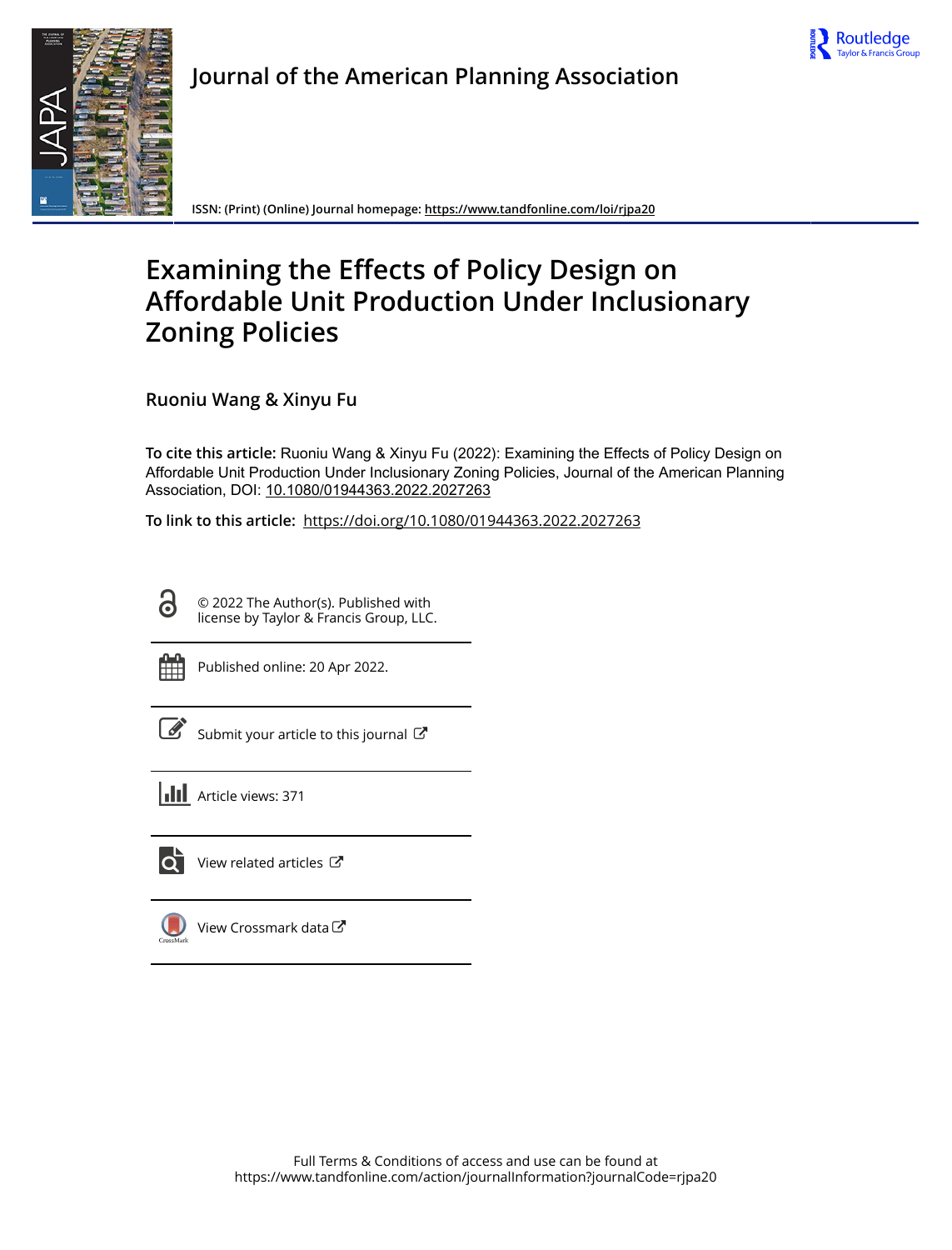#### **a** OPEN ACCESS

# <span id="page-1-0"></span>Examining the Effects of Policy Design on Affordable Unit Production Under Inclusionary Zoning Policies

Ruoniu Wang Xinyu Fu D

#### ABSTRACT

Problem, research strategy, and findings: Evidence suggests that inclusionary zoning (IZ) correlates with affordable housing and mixed-income communities; however, what effect the policy design has on affordable housing productivity remains unclear. In this study we investigated the relationship between policy features and average annual affordable unit production under IZ by using the IZ data set, which includes adoption year, standardized characteristics, and outcomes in terms of affordable unit counts for 27 U.S. states and the District of Columbia. Although the data set does not fully capture affordable unit production for all IZ policies or those produced from in-lieu payments, this study is by far the largest scale empirical examination of IZ outcomes. Findings indicated that jurisdictions with policies that were mandatory, older, covered the entire jurisdiction, or had more complex income requirements designed to reach lower income levels had significantly higher production of affordable units. The top 15% of high-producing policies disproportionately consisted of policies that created affordable rental units, covered the entire jurisdiction, and had more complex income requirements. In addition, longer affordability terms were not associated with lower affordable unit productivity in our regression models.

Takeaway for practice: Our analysis identified common traits in IZ policies that produced at least one affordable unit as well as high-producing policies. These commonalities generally support enacting more stringent IZ policies with some flexibility in terms of the income levels served for greater affordable unit productivity. Limitations revealed in the data set suggested that local jurisdictions should better track affordable units to gain more information about what works. Considering that IZ policy design varies greatly, planners and policymakers must consider local housing market conditions relative to findings in this study as well as state and local regulatory environments when designing IZ policies.

Keywords: affordable units; inclusionary housing; inclusionary zoning; United States

any communities across the United States<br>
are facing shrinking availability of affordable<br>
housing and growing economic inequality,<br>
crossing a pood for effective policy solve are facing shrinking availability of affordable creating a need for effective policy solutions. Inclusionary zoning (IZ; also known as inclusionary housing), has gained increasing attention as such a solution in recent decades. Through IZ, local governments make use of land use planning and zoning systems to require or encourage the creation of affordable housing by market-rate developers.<sup>1</sup> In 2019, there were nearly 700 unit-based IZ programs in the United States, and a report on 258 of them showed that developers had built about 110,000 affordable units in total to satisfy their

provisions (Wang & Balachandran, [2021\)](#page-15-0). Across the sample, however, success in producing affordable units varied widely. Although this represents a modest gain in affordable units compared with federal affordable housing subsidy policies (Freeman & Schuetz, [2017;](#page-15-0) Mukhija et al., [2010](#page-15-0)), in some communities affordable housing prompted by IZ policies represents most affordable units (Grounded Solutions Network, [2021](#page-15-0)). Likewise, there may be potential to increase the impact of such policies nationwide; understanding what factors contribute to the high productivity of certain IZ policies is vital. Existing literature has said little about how policy

design affects the success of IZ programs. Indeed, in the

DOI: 10.1080/01944363.2022.2027263 | © 2022 The Author(s). Published with license by Taylor & Francis Group, LLC This is an Open Access article distributed under the terms of the Creative Commons Attribution-NonCommercial-NoDerivatives License ([http://creativecommons.org/licenses/by-nc-nd/4.0/\)](http://creativecommons.org/licenses/by-nc-nd/4.0/), which permits non-commercial re-use, distribution, and reproduction in any medium, provided the original work is properly cited, and is not altered, transformed, or built upon in any way.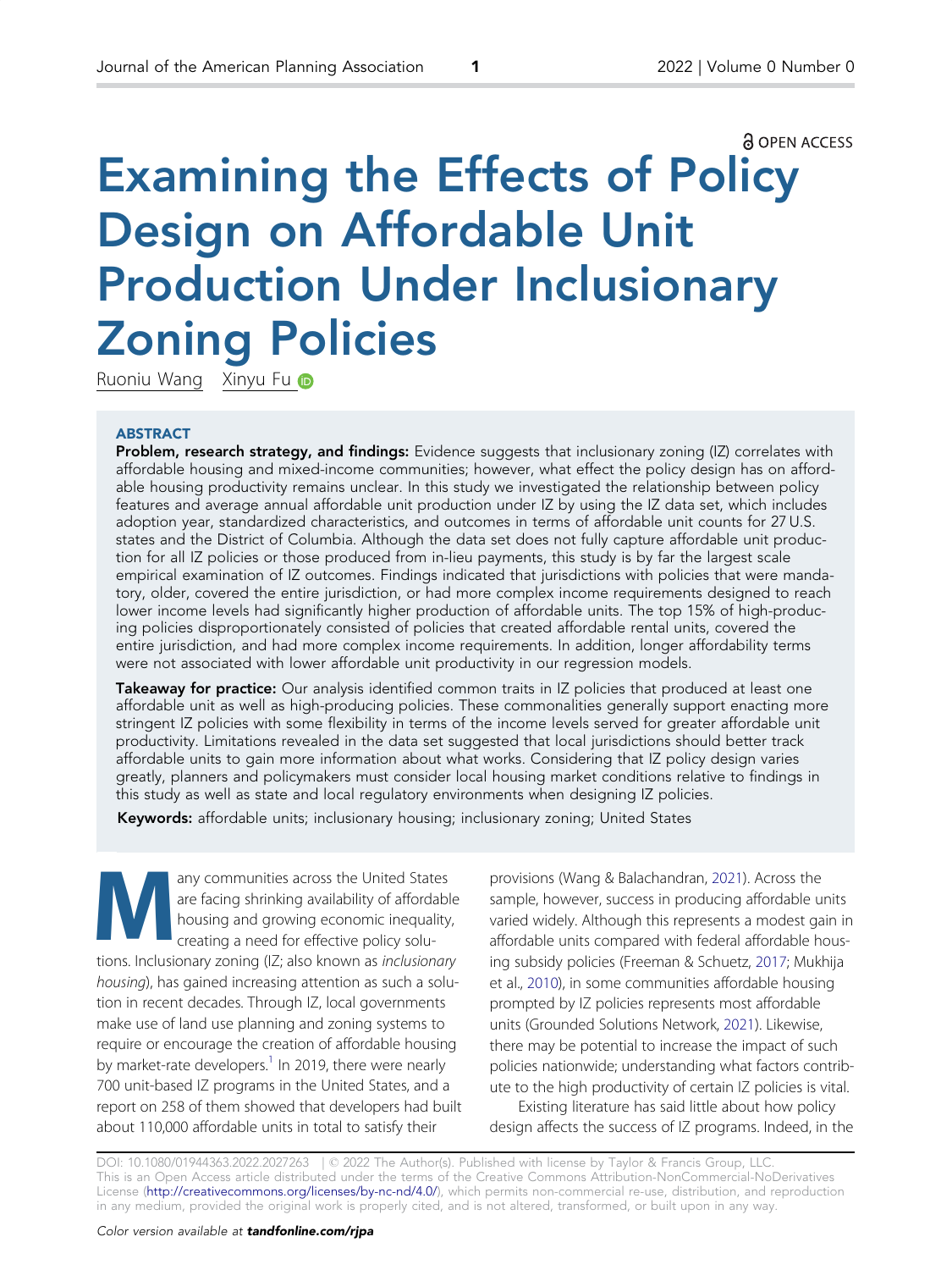<span id="page-2-0"></span>theoretical literature, some hypotheses about how IZ policy features affect inclusionary unit production are contradictory. Also, empirical studies are scarce, have limitations in terms of methodological rigor, and often relied on the same small number of policies (Jacobus, [2015;](#page-15-0) Nzau & Trillo, [2021;](#page-15-0) Schwartz et al., [2012](#page-15-0)). In this study, we aimed to address this research gap by exploring the following core research question: Which policy features are associated with affordable unit productivity under IZ? Using a nationwide IZ database, by far the largest data set on IZ policies in the United States, we empirically analyzed such relationships. Although the data set is limited with selection bias and does not include the number of affordable units produced from in-lieu payments, it is by far the largest data set on IZ policies in the United States. In line with previous literature, our analysis accounted for housing tenure type, affordability term, affordability level, and geographic location (Mukhija et al., [2015](#page-15-0); Schuetz et al., [2011\)](#page-15-0).

In the following sections, we review the literature and develop a conceptual framing with both hypothetical and empirical evidence to show factors affecting IZ affordable housing production. Next, we explain the methodological approach used to analyze both IZ data and housing market measures. As the results section describes, policies that were mandatory, older, covered the entire jurisdiction, or had more complex income requirements designed to reach lower income levels were significantly associated with higher odds of producing any affordable units. Policies that created affordable rental units, covered the entire jurisdiction, and had more complex income requirements had higher odds of being within the top 15% in terms of unit production. In addition, contrary to economic reasoning, longer affordability terms were not associated with lower affordable unit productivity in our regression models. We conclude by discussing planning implications, including enacting more stringent IZ policies with flexibility in terms of the income levels served for higher affordable unit productivity, better tracking of affordable units under IZ, and prudently relating findings of our study to local housing market conditions and regulatory environments when designing IZ policies.

# Affordable Housing Production Under IZ and Its Relationship to Housing Supply

IZ uses land use regulations to increase affordable housing stock and to facilitate socioeconomic integration. The basic path of generating affordable units through IZ is to require lower income housing units as a portion of newly constructed, market-rate residential developments and, at times, substantial rehabilitations and

condominium conversions (Anacker, [2020\)](#page-14-0). When the property developer deems the construction of onsite affordable units—also known as inclusionary units infeasible or undesirable, these units may be created either offsite or via in-lieu fees. Also, affordable units may be created through impact fees collected in commercial developments (Wang & Balachandran, [2021](#page-15-0)). This market-oriented affordable housing policy is attractive to local governments because, unlike conventional social housing created by public subsidies, it relies primarily on private funds to build affordable housing (Nzau & Trillo, [2021\)](#page-15-0).

The variation of affordable unit creation mechanisms under IZ often makes it challenging for local governments to accurately track the number of affordable units produced. There is no federal database. In the most ambitious empirical effort to count the volume of affordable units produced via IZ to date, Wang and Balachandran [\(2021\)](#page-15-0) tracked approximately 110,000 affordable units—including about 70,500 rental units and 31,500 for-sale units—produced by 258 IZ policies across the United States. According to the authors, this unit count was only a fraction of the actual number for four reasons. First, they were unable to access unit counts for about half of unit-based IZ policies identified in their study, and policies without unit counts were disproportionately concentrated in regions where inclusionary unit production was relatively high. Second, the study did not capture affordable units created by feebased IZ policies. Third, their methodology may not have captured all of the country's IZ policies. And last, the study included only "on-the-book" IZ policies, and thus omitted inclusionary units produced through ad hoc negotiations between local governments and developers.

Wang and Balachandran [\(2021\)](#page-15-0) found that affordable unit production under IZ was highly uneven at both the policy and regional levels. Because the production of inclusionary units is often tied to new residential developments, the impact of these policies reflects overall housing production and local housing market conditions. In general, larger and hotter housing markets without substantial housing supply barriers yield more residential developments. If IZ policies apply to these developments, they will lead to the creation of more inclusionary units.

Critics believe that IZ can reduce housing supply by distorting housing markets, and that evident success may disguise a counterfactual in which in areas without IZ, production would be greater overall, and this increased housing volume would lead to lower housing costs overall. This argument is based on an economic reasoning that IZ—especially mandatory IZ—is essentially a tax on new residential development (Ellickson, [1981](#page-15-0); Hamilton, [2021](#page-15-0); Schuetz et al., [2011](#page-15-0)). The inclusion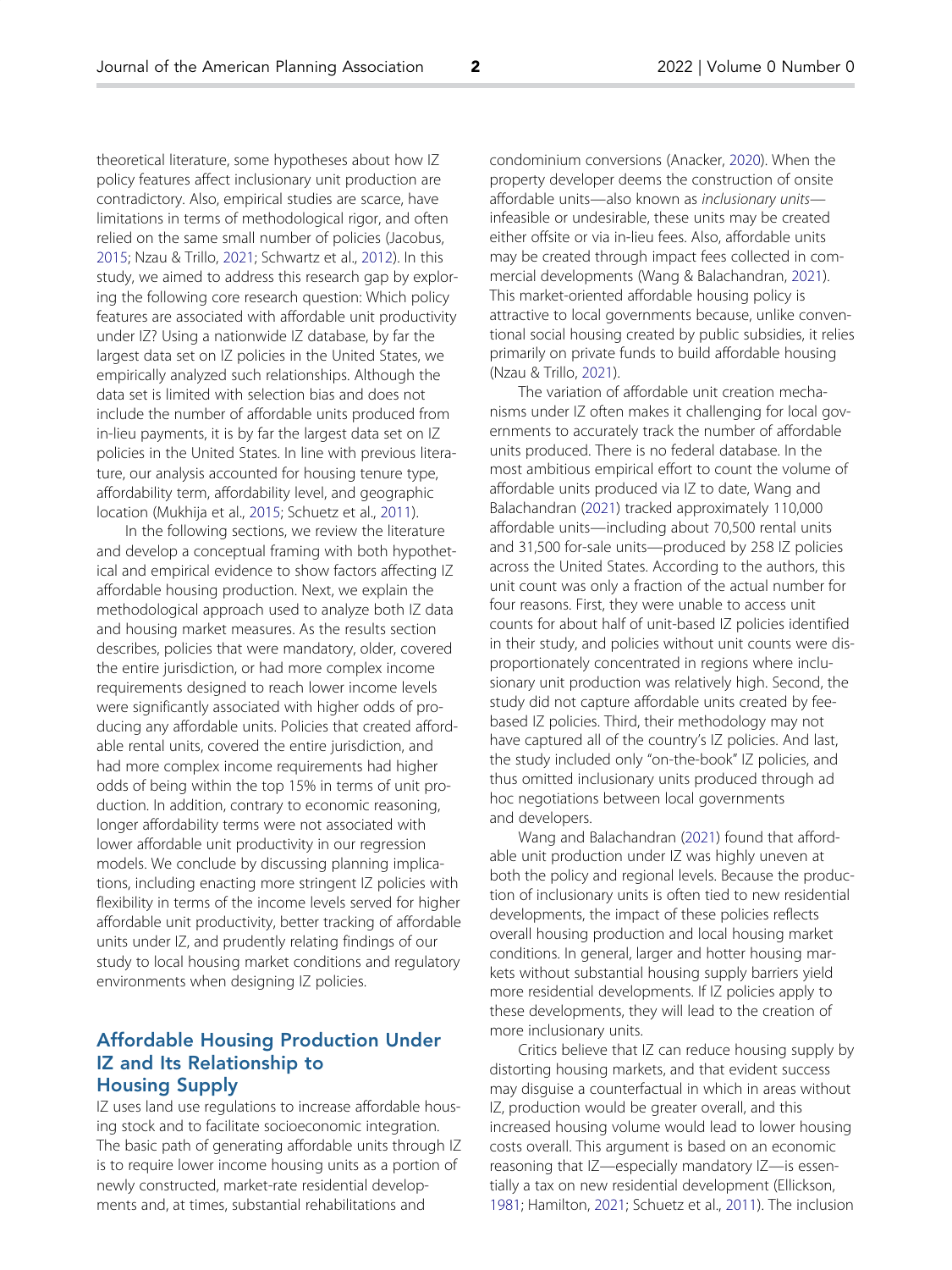<span id="page-3-0"></span>of below-market rate units, or choosing alternative affordable housing compliance options, is equivalent to a development cost increase, which means less return on investment. The prospect of lower revenues from housing projects in a municipality with IZ may shift developers' attention to neighboring localities without IZ or halt new construction altogether.

To counter potential housing shortfalls produced by IZ, landowners, market-rate home occupants, developers, and local governments variously bear the costs of IZ. Landowners bear costs through declining residential (especially multifamily residential) land prices (Jacobus, [2015\)](#page-15-0), which may be considered a taking in some court decisions (Powell & Stringham, [2005\)](#page-15-0). If land prices drop too far and landowners decide not to sell, the housing supply will decrease; policies should be written to guard against this. Developers can pass on the cost of inclusionary housing to market-rate tenants and homebuyers through rents and home prices. In this case, the presence of IZ will not affect overall housing production significantly. This is likely to occur in places where demand is relatively inelastic, such as cities with major academic institutions whose students and faculty may place a premium on proximity to the university (Schuetz et al., [2011\)](#page-15-0). Developers may also absorb some of or all the cost increases when profits are high enough (Jacobus, [2015;](#page-15-0) Padilla, [1995](#page-15-0)). However, critics have pointed out that the competitive nature of the building industry would prompt at least some developers move to other markets without IZ (Powell & Stringham, [2005\)](#page-15-0). On the other hand, IZ policies—especially voluntary policies can offer incentives or cost offsets, such as density bonuses, easing other zoning requirements, or offering fee reductions to make up the cost of providing inclusionary units. This approach essentially transfers the cost increases back to local governments and communities.

The empirical evidence of IZ's effect on housing supply in the literature has been mixed. Two studies of IZ policies in California found that they reduced the construction of new homes (Means & Stringham, [2012;](#page-15-0) Powell & Stringham, [2004\)](#page-15-0). Although the earlier study was methodologically flawed (Levy et al., [2012](#page-15-0)), the later study has not been challenged. In a study of developers' behavior in Montgomery County (MD) between 1985 and 2013, Dawkins et al. ([2017](#page-15-0)) concluded that in most years more than half of all development projects fell just below the threshold triggering the inclusionary requirement. However, the IZ requirements may not have determined the size of the projects; the study did not provide a baseline to indicate the "normal" share of development proposals falling below the inclusionary policy threshold in the absence of such policies. Li and Guo [\(2022\)](#page-15-0), however, showed new developments expanded in the unregulated market segment in

London (United Kingdom) after the government broadened IZ requirements.

Other empirical studies of the impact of IZ on housing supply revealed that it has marginal, no, or even positive effects. Schuetz et al. ([2011](#page-15-0)) found no impact of IZ policies in the California Bay Area but a slight a reduction of single-family permits from such policies in the Boston (MA) suburbs. Mukhija et al.'s [\(2010\)](#page-15-0) study of IZ in two southern California counties and Hamilton's [\(2021\)](#page-15-0) study of IZ in the Baltimore (MD)–Washington (DC) region found IZ had no impact on housing supply. Levy et al. ([2012](#page-15-0)) found, based on interviews with developers active in Montgomery County (MD) and Fairfax County (VA), that IZ policies did not deter housing development. Bento et al. ([2009](#page-14-0)) found California cities with IZ experienced an insignificant reduction in the rate of single-family housing starts and a marginally significant increase in multifamily housing starts. Zhu et al.'s [\(2021\)](#page-15-0) study of IZ policy in Los Angeles (CA) found that its program, which had tiered density bonus incentives, encouraged development. The IZ effect on residential developments in each area varied based on the size of density bonus offered. As this suggests, IZ policy characteristics may have significant impacts; this may be particularly true in the case of affordable housing production.

# Expected and Empirical Effects of Policy Features on Affordable Housing Production Under IZ

IZ policies vary widely in their design and implementation, and each policy feature affects the production of inclusionary units in different ways. Six studies have examined the impact of these features on affordable unit production under IZ. [Table 1](#page-4-0) describes both expected effects and empirical findings.

#### Policy Age

Policy age can be an indicator of how well the policy fits local conditions over time, as older policies need to withstand—or adapt to—local dynamics. Also, from an economic perspective, as the implementation of an IZ policy makes land less expensive over time (Jacobus, [2015](#page-15-0)), residential developments subject to IZ requirements may become easier and more profitable for developers. Therefore, we expected older IZ policies to produce more inclusionary units overall. On the other hand, some IZ ordinances—particularly those that are optional—can be on the books for decades without being used, so irrelevance can be another path to longevity. Using correlation analysis, Schuetz et al. [\(2009\)](#page-15-0) found policy age was positively associated with total inclusionary units while having no statistically significant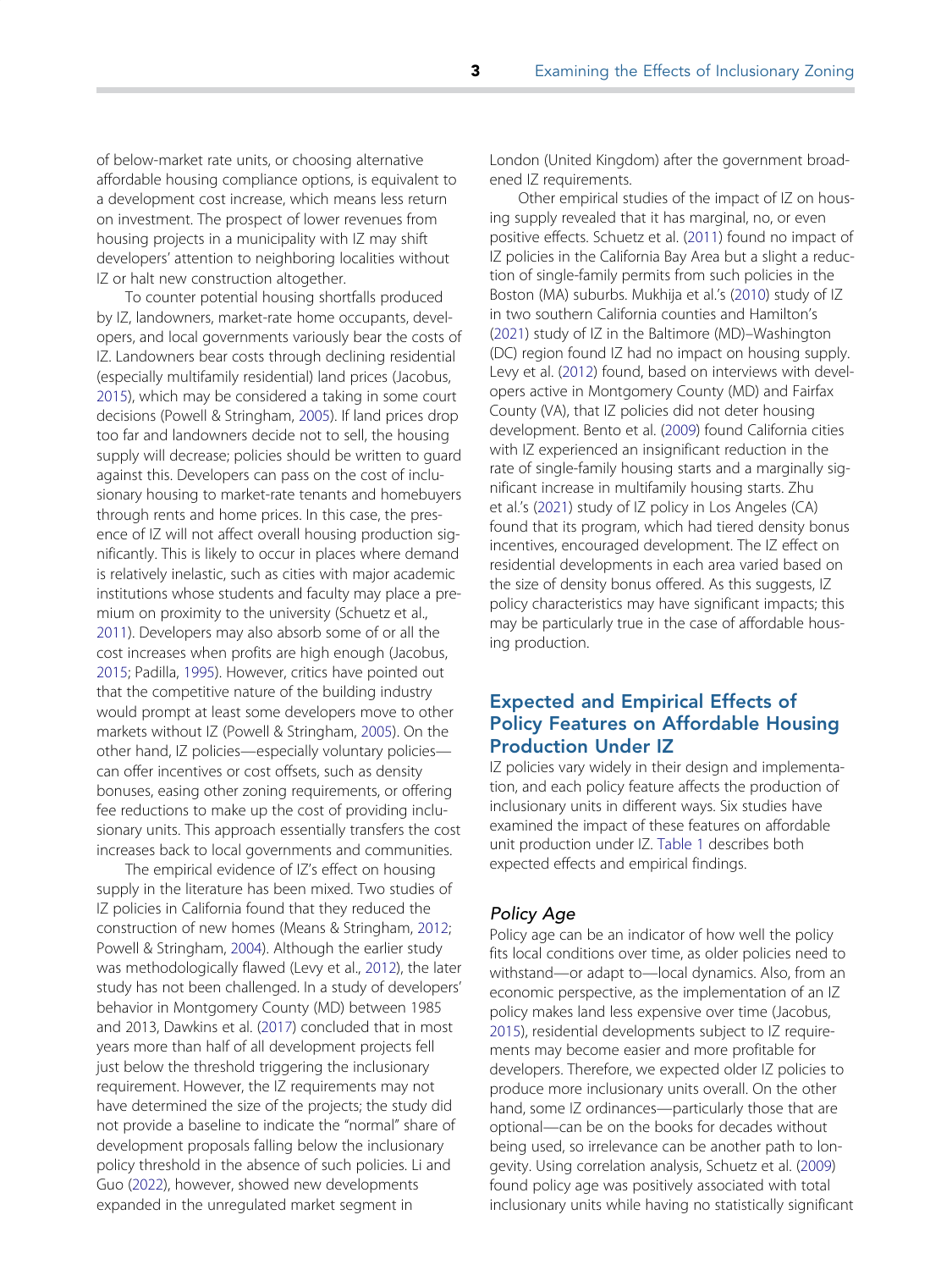<span id="page-4-0"></span>

| Table 1. Expected and empirical effects of IZ policy features on affordable housing production. |                        |                                                                                                                                                                  |
|-------------------------------------------------------------------------------------------------|------------------------|------------------------------------------------------------------------------------------------------------------------------------------------------------------|
| <b>IZ policy features</b>                                                                       | <b>Expected effect</b> | <b>Empirical evidence</b>                                                                                                                                        |
| Policy age                                                                                      | ↑, ↓, or no effect     | ↑ (Schuetz et al., 2011 [including counties];<br>Schuetz et al., 2009); no effect (Schuetz<br>et al., 2011 [excluding counties])                                 |
| Geographic coverage (apply to entire<br>jurisdiction)                                           | $\uparrow$             | ↑ (NPH, 2007)                                                                                                                                                    |
| Policy stringency (being mandatory)                                                             | $\uparrow$             | ↑ (Hamilton, 2021; Mukhija et al., 2010;<br>NPH, 2007)                                                                                                           |
| Cost offset/incentive to developers                                                             | $\uparrow$             | ↑ (Schuetz et al., 2009, 2011 <sup>a</sup> ; NPH 2007); no<br>effect (Levy et al., 2012)                                                                         |
| Buyout/affordable housing<br>compliance options                                                 | ↑. I., or no effect    | 1 (Schuetz et al., 2011 [including counties];<br>NPH, 2007); no effect (Schuetz et al., 2011<br>[excluding counties]); J. (Mukhija<br>et al., 2010) <sup>b</sup> |
| Affordable housing set-aside                                                                    | $\uparrow$             | $\uparrow$ (NPH, 2007 <sup>c</sup> ); no effect (Schuetz<br>et al., 2011)                                                                                        |
| Minimum project size that triggers<br>the policy                                                | $\downarrow$           | ↑ (Schuetz et al., 2009, 2011)                                                                                                                                   |
| Target income level                                                                             |                        | ↑ (Schuetz et al., 2011)                                                                                                                                         |
| Affordability term of units                                                                     | I or no effect         | ↑ (NPH, 2007) <sup>d</sup>                                                                                                                                       |
| <b>Study</b>                                                                                    | Analytical approach    | <b>Study area</b>                                                                                                                                                |
| Hamilton, 2021                                                                                  | Regression             | Baltimore-Washington region                                                                                                                                      |
| Mukhija et al., 2010                                                                            | Descriptive comparison | Two southern California counties                                                                                                                                 |
| NPH, 2007                                                                                       | Descriptive comparison | California                                                                                                                                                       |
| Schuetz et al., 2009                                                                            | Pairwise comparison    | San Francisco Bay area and Boston suburbs                                                                                                                        |
| Schuetz et al., 2011                                                                            | Regression             | San Francisco Bay area                                                                                                                                           |
| Levy et al., 2012                                                                               | Qualitative analysis   | Montgomery County (MD) and Fairfax<br>County (VA)                                                                                                                |

Notes: a. Only the effect of presence of density bonus is assessed. b. Mukhija et al.'s [\(2010\)](#page-15-0) study found that lower in-lieu fee is associated with fewer inclusionary units. c. NPH's 2007 report uses descriptive approach and identifies common characters for top-producing inclusionary zoning policies in California. d. The type of analytical approach only applies to the empirical evidence in this table, not an evaluation of the entire study.

association with average annual inclusionary units. Applying a more rigorous regression analysis, the same researchers found policy age was positively associated with total inclusionary units, but such an association was not observed if three countywide IZ policies were excluded from the study (Schuetz et al., [2011](#page-15-0)).

#### Geographic Coverage

IZ policies that apply to the entire jurisdiction rather than parts of the jurisdiction should cover more residential developments and thus create more inclusionary units. In addition, according to the spatial diffusion theory (Meltzer & Schuetz, [2010\)](#page-15-0), policies that apply to a broader geographic area would leave open fewer areas just outside the coverage area, and thus make developers less likely to escape the IZ requirements by building in neighboring areas. On the other hand, a highly stringent IZ policy covering an entire jurisdiction could in theory further reduce the amount of new market-rate housing developed, resulting in relatively fewer

inclusionary units. However, the Non-Profit Housing Association of Northern California's (NPH, [2007](#page-15-0)) study found most top-producing IZ policies in California applied to the entire jurisdiction.

#### Mandatory Versus Voluntary Policy

Developers must comply with mandatory IZ policies; they may choose to comply with voluntary IZ policies to obtain cost offsets and incentives that the state offers for compliance. Hence, mandatory policies are more restrictive and should produce more inclusionary units. This hypothesis is consistent with empirical findings from multiple studies (Hamilton, [2021;](#page-15-0) Mukhija et al., [2010](#page-15-0); NPH, [2007](#page-15-0)).

#### Cost Offsets/Incentives to Developers

Types of cost offsets include density bonuses, parking reductions, reduced permitting fees, and tax abatement (Wang & Balachandran, [2021\)](#page-15-0). Incentives alleviate the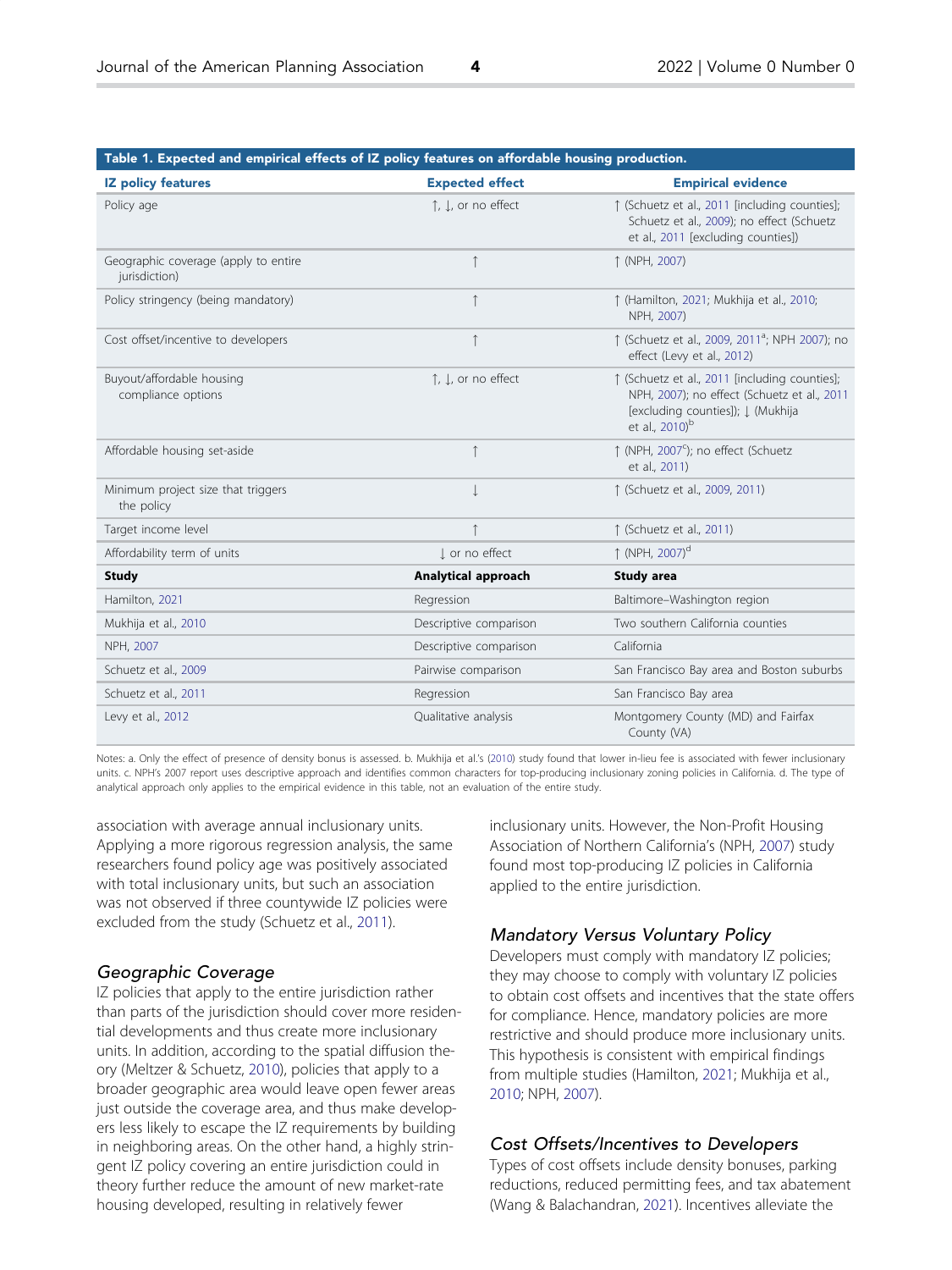<span id="page-5-0"></span>reduction in revenue that results from providing affordable units (or the cost of paying an in-lieu fee); therefore, they should result in the development of more inclusionary units. Empirical studies have been generally consistent with the theory that incentives—particularly density bonuses—encourage inclusionary units (NPH, 2007; Schuetz et al., [2009,](#page-15-0) [2011\)](#page-15-0). However, developers in Montgomery and Fairfax counties who participated in Levy et al.'s study said that density bonuses did not encourage them to produce inclusionary units (Levy et al., [2012](#page-15-0)).

## Buyout/Affordable Housing Compliance Options

Common alternatives to building below market-rate units onsite include allowing developers to build affordable units at other sites in connection with a project, donate land for future affordable housing development, or pay a fee in lieu of constructing units (Wang & Balachandran, [2021](#page-15-0)). It is not clear whether buyout options increase or decrease the production of inclusionary units, as it depends on whether developers use them and the impact in number of resulting affordable units if they do option. Empirical findings are mixed: Some studies found a positive association between buyout options and affordable unit production (NPH, [2007](#page-15-0); Schuetz et al., [2009\)](#page-15-0), whereas Mukhija et al. [\(2010\)](#page-15-0) found a negative association, and Schuetz et al. ([2011](#page-15-0)) did not find any effect.

#### Affordable Housing Set-Aside

The required share of housing units in a development that must be priced affordably influences the overall development cost imposed by an IZ policy. The higher the required percentage, the larger the cost of providing inclusionary units, which is more likely to discourage production and reduce housing supply. On the other hand, all else being equal, a higher set-aside percentage directly results in more inclusionary units. NPH ([2007](#page-15-0)) found a positive association between the set-aside percentage and affordable housing production, but Schuetz et al.'s ([2011](#page-15-0)) study found no effect.

## Minimum Project Size That Triggers the Policy

Some IZ policies grant exemptions for development by project size. The higher the minimum project size requirement, the fewer developments are subject to the IZ policy. Hence, there are fewer inclusionary units. However, two empirical studies found a positive association between minimum project size and number of IZ units (Schuetz et al., [2009,](#page-15-0) [2011\)](#page-15-0).

#### Target Income Level

IZ policies set income requirements for households to live in affordable units. Setting a higher income target implies less reduction in developer profits and, potentially, more new building permits. Following this logic, there is a tradeoff between getting more affordable units serving higher income households, and fewer affordable units serving lower income households. Schuetz et al.'s ([2011](#page-15-0)) study verified this understanding empirically. In addition, some policies—especially those in larger cities—use more complex income targeting requirements to serve lower income households (Jacobus, [2015](#page-15-0); Reyes & Wang, [2021\)](#page-15-0). The more complex requirements mainly consists of the mixed-income level approach, the multiple option approach, or a combination of the two (Wang & Balachandran, [2021\)](#page-15-0). The former requires the creation of affordable units allocated across multiple income groups, and it largely serves lower income households. The latter offers developers flexibility in meeting income requirements. The former approach is to serve lower income households; hence, applying this approach may result in fewer inclusionary units, whereas the impact of the latter approach may increase inclusionary units if developers always choose the higher income option.

#### Affordability Term of Units

From an economic reasoning perspective, longer periods of affordability restrictions make an IZ policy more stringent, so in theory they may deter new residential development and result in fewer inclusionary units. Empirically, there has been little research on the association between affordability terms and inclusionary unit production. A study reported that the cost of achieving a 50-year affordability term is only marginally higher than the cost of achieving a 30-year term (Brennan et al., [2013](#page-15-0)). NPH's [\(2007\)](#page-15-0) report found that most topproducing inclusionary zoning policies in California required inclusionary units to be priced affordably for at least 30 years.

The empirical studies mentioned above carried a few important caveats, which may explain why their findings differed and sometimes produced findings inconsistent with theoretical expectations. First, all studies provided a snapshot of policy features and total units produced at the time of the survey, but did not account for changes in policy characteristics over time (Schuetz et al., [2011\)](#page-15-0). However, IZ policy updates are common (Wang & Balachandran, [2021](#page-15-0)), and these changes can have a substantial impact on affordable unit production (Zhu et al., [2021](#page-15-0)). Second, the data on inclusionary units does not always distinguish between income targeting, tenure requirements, affordability durations, or location (Mukhija et al., [2015\)](#page-15-0). Third,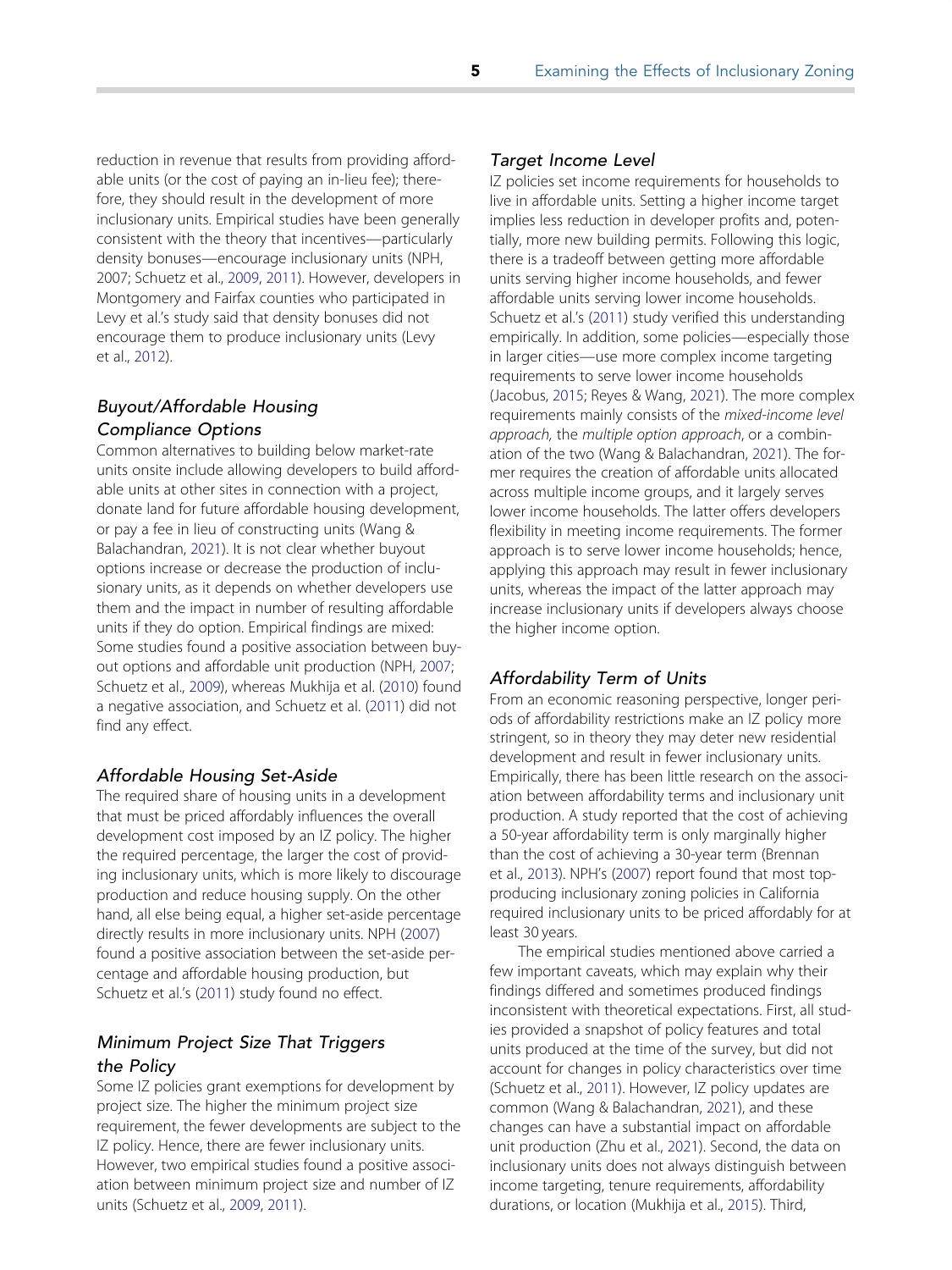<span id="page-6-0"></span>affordable unit counts omitted affordable units produced by in-lieu fees (Mukhija et al., [2015](#page-15-0)). Fourth, the analytical approaches varied widely. Only two of six studies used regression modeling, which implies they used more methodological rigor than the other studies. And last, these empirical studies focused on the same few states or regions. Because policy design varies widely across the United States, the findings are not generalizable.

In summary, based on how IZ policy works, we expected that mandatory policies that apply to the entire jurisdiction, offer incentives and lower project size exemptions, require higher set-asides, and allow higher income households were likely to produce more inclusionary units. Yet, there have been only a few empirical studies, and their findings are not consistent with each other or with expected effects. Our study relied on a new national IZ data set and used regression models to explore these relationships.

#### Data Description and Sources

We used two sets of data. The first set was the Inclusionary Housing Program Database, which came from a 3-year study conducted by Grounded Solutions Network, a national nonprofit organization promoting housing strategies with lasting affordability. The data set was publicly accessible online. It included IZ policy name, location, adoption year, standardized characteristics, and outcomes in terms of affordable unit counts as well as fees. It drew from a combination of ordinance review and an online survey conducted between 2018 and 2020. It included affordable unit production data for 2018 and 2019. Wang and Balachandran ([2021](#page-15-0)) described the scope, collection, and pattern of the data in detail. A limitation of this data set was that it did not include New Jersey, which represented more than a quarter of the IZ policies in the United States, due to lack of information on policy age and affordable unit counts.

The second set was census data. We expected market factors of housing supply and demand, which affected the production of market-rate housing, to affect the production of affordable units. These variables included population count, median housing price, vacancy rate, and the count of housing units built in [2](#page-14-0)010 or later. $2$  We also included an unaffordability index calculated by dividing median housing price by median household income; hence, the higher the index, the lower the affordability it implies. In addition, we factored in population change between 2010 and 2019. As shown in Schuetz et al.'s [\(2011\)](#page-15-0) study, political and institutional factors may affect affordable unit production, as progressive places are more likely to have additional local resources that contribute to affordable housing

production. We therefore added a variable of the partisan leaning of the local jurisdiction in the modeling process, which was measured as the percentage of votes cast for Hillary Clinton in the 2016 presidential election. We also included a variable of jurisdiction type (whether the government is county) to control for potential institutional effects as well as varying geographic coverage of IZ policies. Finally, to control for geographic location, we included a variable of state- and U.S. Census– defined core-based statistical areas (CBSAs) in which IZ was implemented. Further descriptions of the variables are shown in [Table 2.](#page-7-0)

#### Estimation Strategy

For the dependent variable, we used average annual unit production to measure the IZ productivity rate. To calculate this measure, we divided the total number of affordable units reported in each policy by the policy age as of 2019, the latest point at which affordable unit production was available.<sup>[3](#page-14-0)</sup> None of the IZ policies in New Jersey were included in the study because information about the year of policy adoption was not available in the original data set. The average annual unit count did not reflect the number of actual affordable units produced in a given year, as the IZ production rate could fluctuate widely due to changes in the local housing market and IZ policy features. Although our study did not directly capture such changes, this average annual unit count measure did account for the extent to which IZ policies weathered both internal and external changes in producing affordable housing units. We excluded newer IZ policies (policies less than 3 years old at the time of the survey) that did not produce any affordable units, as these policies might conceal the relationships between policy features and productivity. [Figure 1](#page-8-0) shows a map of IZ policies included in the study.

Two caveats applied to our measure of IZ productivity. First, the reported total affordable units did not include affordable units produced by fees collected through the IZ policy. Very few IZ policies in the United States track affordable units produced by fees (Mukhija et al., [2015](#page-15-0)). Even though the IZ data set contained fee amounts, it was almost impossible to reliably estimate affordable units based on the fees because they were reported as lump sums and in nominal value. Also, fees collected via IZ policies were used in a wide variety of ways, ranging from directly building affordable units to supporting operations of local nonprofits that develop affordable units. Second, because there was a tradeoff between getting more affordable units and serving lower income households, affordability level should be accounted for when examining IZ affordable unit productivity (Mukhija et al., [2015](#page-15-0)). Although information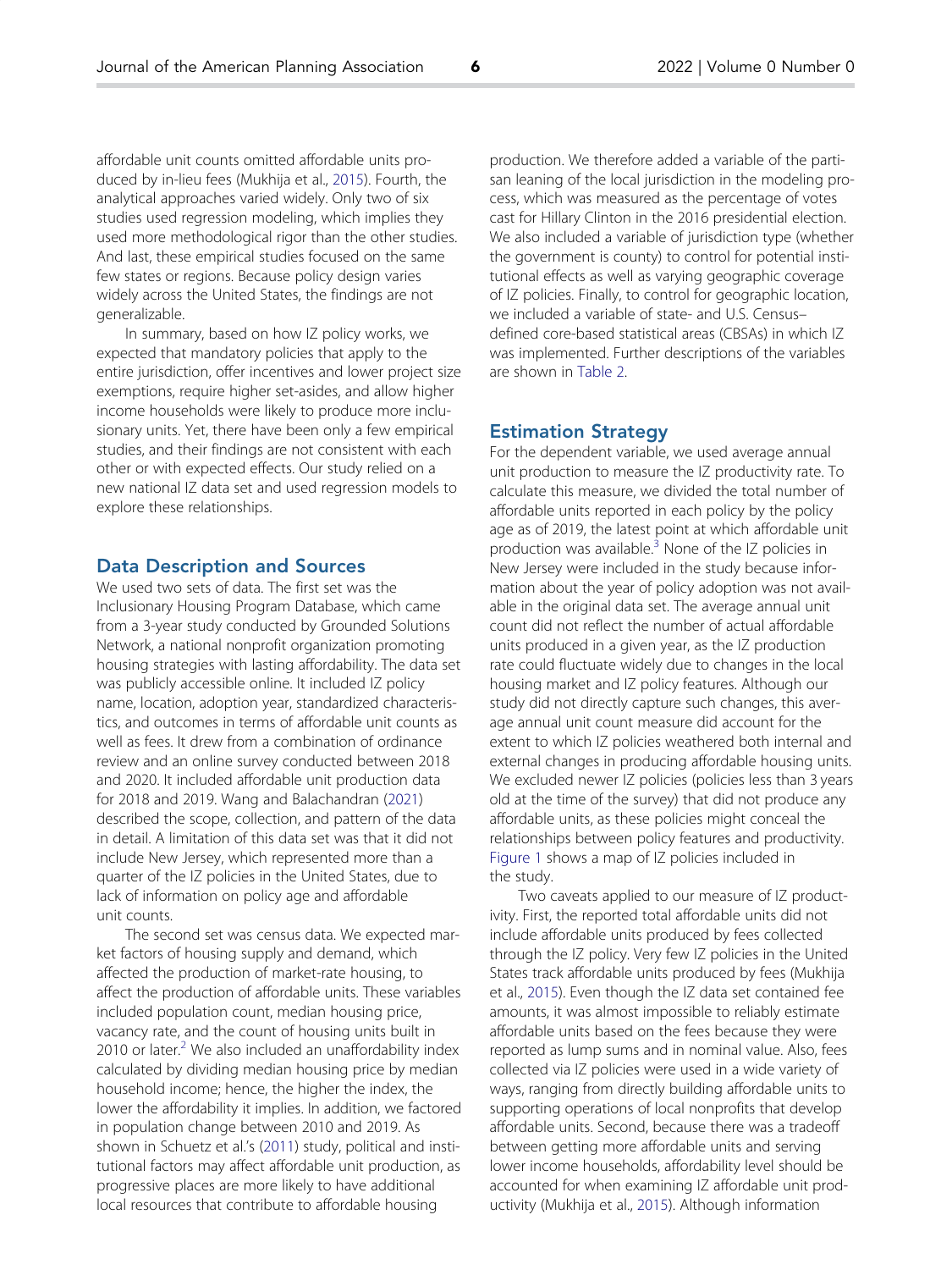<span id="page-7-0"></span>

| <b>Variable</b>                    | <b>Definition</b>                                                                                                                                                        | <b>Source</b>                                                               |
|------------------------------------|--------------------------------------------------------------------------------------------------------------------------------------------------------------------------|-----------------------------------------------------------------------------|
| Dependent variable                 |                                                                                                                                                                          |                                                                             |
| Any affordable unit                | $= 1$ if IZ has produced at least 1 unit,<br>0 otherwise                                                                                                                 | Grounded Solutions Network (GSN) 2019<br>inclusionary housing (IH) database |
| Average annual unit                | Divide the total number of affordable units<br>produced in an IZ policy (not capture<br>affordable units built through in-lieu<br>payments) by the policy age as of 2019 | GSN 2019 IH database                                                        |
| Affordable unit productivity level | Low = $0.1-2.9$ units per year; moderate =<br>$3.0-19.0$ units per year; high = 20 or more<br>units per year                                                             | GSN 2019 IH database                                                        |
| Independent variable               |                                                                                                                                                                          |                                                                             |
| Policy age                         | Number of years since IZ adopted as of<br>year 2019                                                                                                                      | GSN 2019 IH database                                                        |
| Rental                             | $=$ 1 if affordable units are for rental, 0<br>for-sale                                                                                                                  | GSN 2019 IH database                                                        |
| Mandatory                          | $=$ 1 if IZ is mandatory, 0 for voluntary                                                                                                                                | GSN 2019 IH database                                                        |
| Entire jurisdiction                | $1 = IZ$ applies to entire jurisdiction; $0 = IZ$<br>applies to certain areas of the jurisdiction                                                                        | GSN 2019 IH database                                                        |
| Single income requirement          | $= 1$ if IZ only has a single income<br>requirement, 0 otherwise                                                                                                         | GSN 2019 IH database                                                        |
| Affordable term $> 50$ years       | $=$ 1 if IZ's affordability term is 50 years or<br>longer, 0 otherwise                                                                                                   | GSN 2019 IH database                                                        |
| Incentive count                    | Number of incentives                                                                                                                                                     | GSN 2019 IH database                                                        |
| Compliance option count            | Number of compliance options                                                                                                                                             | GSN 2019 IH database                                                        |
| 3rd-party entity                   | $= 1$ if IZ has a 3rd-party entity to manage<br>the policy, 0 otherwise                                                                                                  | GSN 2019 IH database                                                        |
| Mandatory with incentive           | An interactive term. $= 1$ if IZ is mandatory<br>and has incentive, 0 otherwise                                                                                          | GSN 2019 IH database                                                        |
| Control variable                   |                                                                                                                                                                          |                                                                             |
| County                             | $=$ 1 if IZ is adopted in a county government,<br>0 otherwise                                                                                                            | U.S. Census                                                                 |
| $Log(pop)^a$                       | Log of population in 2019                                                                                                                                                | U.S. Census 2019 American Community<br>Survey (ACS) 5-year estimates        |
| Population change                  | Change of population between 2010<br>and 2019                                                                                                                            | 2019 ACS 5-year estimates; U.S. 2010<br>decennial census                    |
| Vacancy rate <sup>a</sup>          | Percentage of vacant residential units                                                                                                                                   | 2019 ACS 5-year estimates                                                   |
| Log(median housing price)          | Log of median housing price                                                                                                                                              | 2019 ACS 5-year estimates                                                   |
| Log(overall housing growth)        | Log of housing units built in 2010 or after                                                                                                                              | 2019 ACS 5-year estimates                                                   |
| Unaffordability metric             | Divide median housing price by median<br>household income                                                                                                                | 2019 ACS 5-year estimates                                                   |
| Democratic vote                    | Percentage of votes cast for the Democrat in<br>the 2016 presidential election                                                                                           | Massachusetts Institute of Technology<br>Election Data and Science Lab      |
| State-CBSA                         | State- and U.S. Census-defined core-based<br>statistical area in which IZ is implemented                                                                                 | 2019 U.S. Census                                                            |

Note: a. log(pop) and vacancy rate are excluded from regression models due to collinearity issues.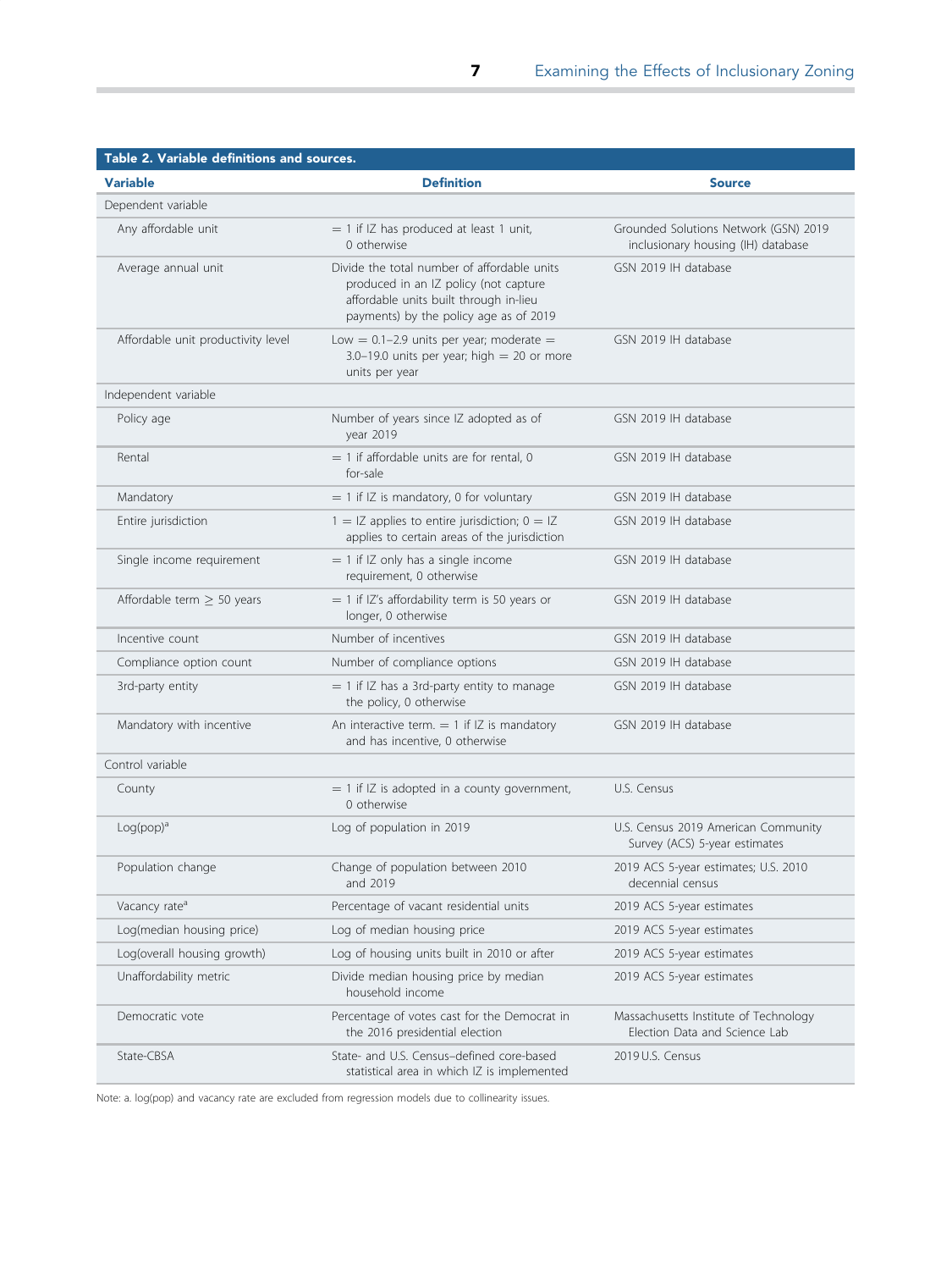<span id="page-8-0"></span>

Figure 1. Map of sample area.

about affordability level was not available for all IZ policies included in the study, we were able to construct a weighted average annual unit variable by accounting for affordability level for a subset of the policies. [Technical Appendix A](https://doi.org/10.1080/01944363.2022.2027263) presents the comparison results and describes the method in which the weighted dependent variable is calculated.

Whether an IZ policy applied to rental development, homeownership development, or both varied across the United States. Even though the IZ requirements might differ between rental and homeownership developments, some jurisdictions treated these policies as one IZ policy. In the original IZ database, survey respondents from local governments reported the number of IZ policies in their jurisdiction. Although this approach served the goal of explaining IZ policy design and policy administration, it was not appropriate for the purpose of our study, which required the actual number of policies to determine their impact in affordable unit productivity by housing tenure. Therefore, we considered IZ policies that applied to both rental and homeownership developments as two separate policies. We were able to do so and modeled the effects of IZ features by housing tenure on IZ productivity because the IZ data set had separate affordable unit counts by housing tenure. With these adjustments to the original data set, we examined 539 IZ policies.

Because 46% of the 539 IZ policies included in the analysis had produced zero affordable units since policy adoption, our first level of modeling was to examine which policy feature(s) affected whether an IZ policy produced any affordable units. We answered this research question using binary logistic regression. The dependent variable was whether an IZ policy produced any affordable units ( $n = 490$ ; 265 policies with affordable units and 225 policies without). The first model only included IZ policy features, and the second model added controls for market and institutional factors.

Our second level of estimations focused on the 265 IZ policies that reported at least one affordable unit at the time of the survey. We employed two analyses, an ordinary least squares (OLS) linear regression and a multinomial logistic regression. The latter grouped the dependent variable of average annual unit from OLS into three categories: low productivity level, or 0.1–2.9 affordable units per year ( $n = 126$ ); moderate productivity level, or 3.0–19.9 affordable units per year ( $n = 102$ ); and high productivity level, or 20 or more affordable units per year ( $n = 37$ ). These categories approximately represented the bottom 50th percentile, 51st to 85th percentile, and top 15th percentile, respectively, in terms of affordable unit productivity of the IZ policies included in this level of estimation. The data set had a range of affordable units listed for some IZ policies. In such cases, we took the middle point of the range for the OLS analysis. In addition, average annual unit production under IZ was sensitive to the amount of new residential development, especially for newer policies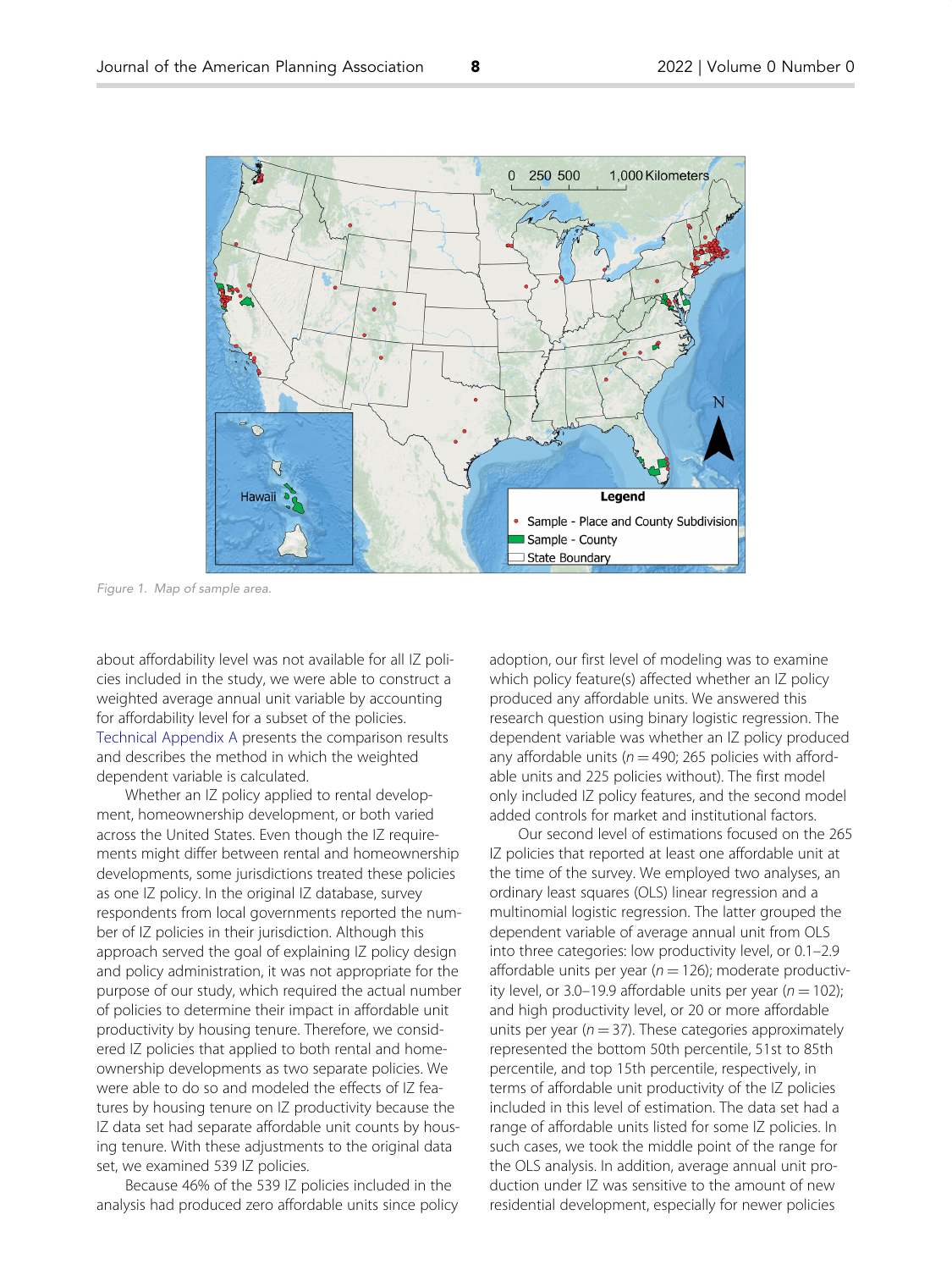<span id="page-9-0"></span>and when large-scale development took place. Hence, we used multinomial logistic regression to examine the effect of policy features on IZ productivity level.<sup>[4](#page-14-0)</sup> For both OLS and logistic regression analyses, we constructed two models, one only including IZ policy features and the other adding controls for market and institutional factors. We did this to explore to what extent do external factors affect the relationship between policy features and affordable unit productivity. A test for model misconception revealed no violations of OLS or logistic regression assumptions.

This study had some limitations. No sampling technique was applied to the online survey, so selection bias was likely (Wang & Balachandran, [2021\)](#page-15-0). As well, we did not include any information about IZ policies in New Jersey due to lack of information on policy age and affordable unit counts. In addition, the data did not include affordable units generated through in-lieu fees, leading to an underestimation of the full policy productivity in terms of all affordable units developed. For improved outcome measurement, policy design, and research purposes, local jurisdictions need to better track the creation of affordable units under their IZ policies.

# Explaining the Relationship Between IZ Policy Features and Affordable Unit Production

Statistics for key policy features align with findings from Wang and Balachandran's ([2021](#page-15-0)) study, indicating IZ policies included in this study are representative of all IZ policies in the United States. [Table 3](#page-10-0) displays the descriptive statistics of IZ policies, both altogether and by level of affordable unit production.<sup>[5](#page-14-0)</sup> Overall, 70% of IZ policies were mandatory. Most (91%) policies required inclusionary units to remain affordable for at least 30 years, and the average affordable housing set-aside was 15.7%. In addition, clear patterns existed for some policy features by affordable unit productivity level. As affordable unit production increased from zero to the high productivity level, a higher share of policies was rental, mandatory, and administered by a county government. Also, we observed clear trends between productivity level and a larger proportion of policies having income requirements targeted to very-low-income households, having a system in place to track affordable units, having a third-party managing entity, requiring 50 years or more of affordability, and providing incentive(s). Affordable unit productivity level was also positively related to numbers of incentives and compliance options, population growth, and overall housing growth. In contrast, as the level of affordable unit production increased, a lower share of IZ policies only had

a single income requirement. Contrary to expectations, as unit productively level went up, the minimum setaside went down.

Using binary logistic regression analysis, we found that certain policy features were associated with whether an IZ policy produced any affordable units. As shown in the first column of [Table 4,](#page-11-0) a 1-year increase in policy age and an additional incentive were associated with a 6% and 67%, respectively, greater likelihood of an IZ policy producing at least one affordable unit  $(p < .01)$ . In addition, mandatory policies and those applying to the entire jurisdiction were associated with 1.50 times and 72%, respectively, more likely to produce at least one affordable unit ( $p < .05$ ). Policies with a single income requirement, on the other hand, were 63% less likely to produce any affordable units ( $p < .05$ ). Odds ratio estimates and significance levels were fairly robust when the market and institutional factors were added to the model (column 2 of [Table 4](#page-11-0)). The only change was that the significance level of mandatory policies dropped from the 5% level to the 10% level. For the control variables, we observed that overall housing growth was associated with a 32% greater likelihood of the presence of affordable units under  $|Z (p < .05)|$ .

Results of both the OLS and the multinomial logistic regression models revealed that certain IZ policy features were associated with the amount and production level of affordable units under IZ [\(Table 5\)](#page-12-0). In the policy feature–only model (column 1), rental policies were associated with 17.87 more average annual affordable units under IZ. Also, an additional compliance option was associated with 6.62 more units. On the other hand, policies applying to the entire jurisdiction and those with a single income requirement were associated with 23.34 and 26.57, respectively, fewer average annual affordable units under IZ. Levels of significance for all these variables were at the 10% level. When control variables were added, none of the policy features was significant (column 2). For control variables in the OLS model, we found a 1% increase in overall housing growth was significantly associated with a 28.88% increase of average annual affordable units under IZ  $(p < .01)$ . Findings also indicated that analyzing affordability level of affordable units under IZ did not appear to affect the OLS results, as shown in [Technical](https://doi.org/10.1080/01944363.2022.2027263) [Appendix A](https://doi.org/10.1080/01944363.2022.2027263) for a small subset of policies. The low R-squared value of 0.03 in the policy feature–only model was in part due to accuracy and sensitivity issues of the dependent variable, which justified the use of the multinomial logistic regression.

The multinomial logistic regression analyses revealed that housing tenure and flexibility of income levels served were associated with levels of affordable unit production. Columns 3 and 4 of [Table 5](#page-12-0) display odds ratios of each policy feature for the policy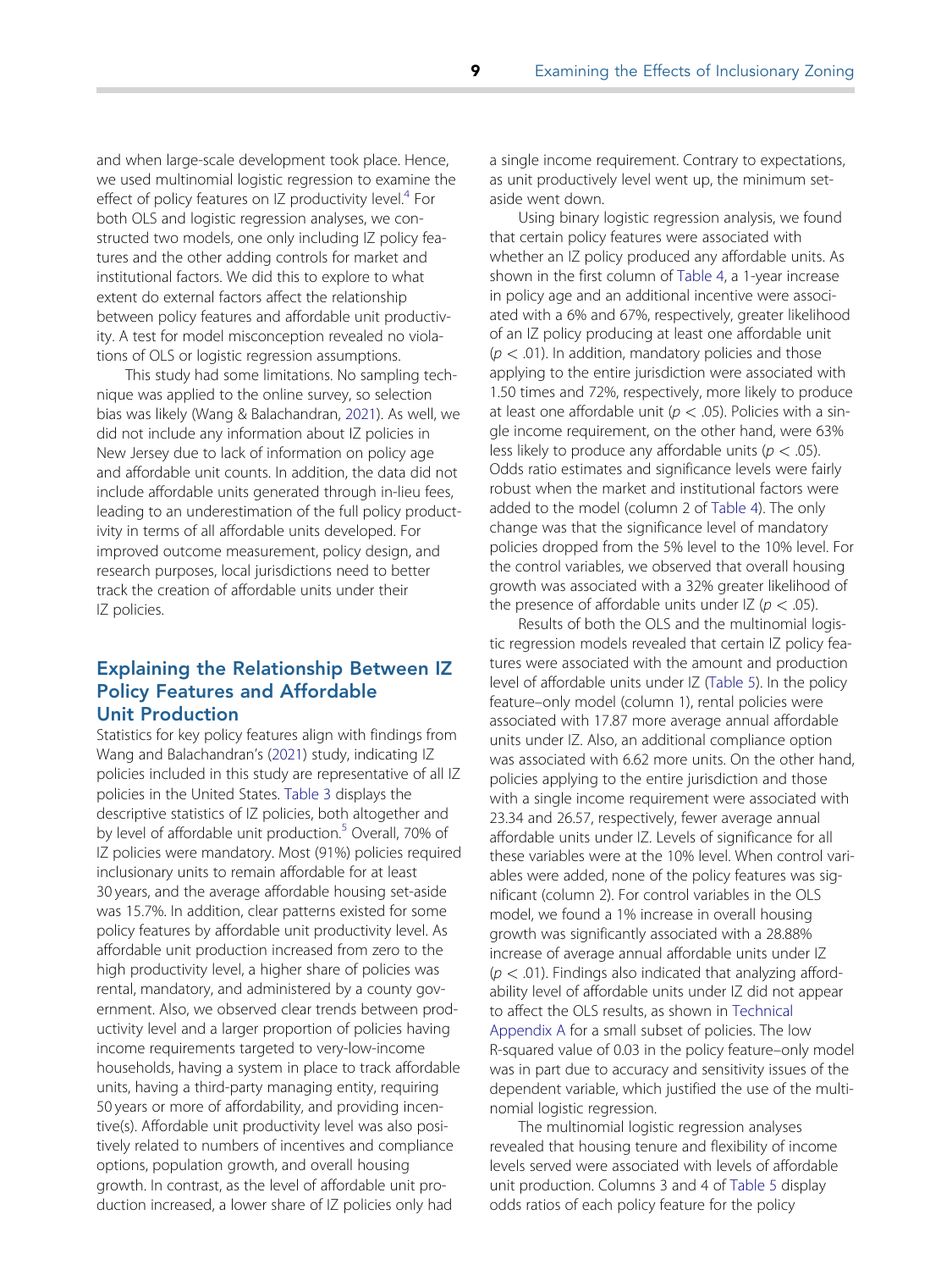<span id="page-10-0"></span>

| Table 3. Descriptive statistics by level of affordable unit productivity under IZ. |                |                      |               |                  |                |             |                   |                          |         |                          |                      |         |                     |               |
|------------------------------------------------------------------------------------|----------------|----------------------|---------------|------------------|----------------|-------------|-------------------|--------------------------|---------|--------------------------|----------------------|---------|---------------------|---------------|
| Variable                                                                           |                | Overall              |               | ≥ 20 units/year  |                |             | 3-19.9 units/year |                          |         | $0.1 - 2.9 - units/year$ |                      |         | 0 units/year        |               |
| Policy feature                                                                     |                |                      |               |                  |                |             |                   |                          |         |                          |                      |         |                     |               |
| % entire jurisdiction                                                              |                | $52% (N = 539)$      |               | $70% (N = 43)$   |                |             | 59% ( $N = 109$ ) |                          |         | $64% (N = 139)$          |                      |         | $37% (N = 248)$     |               |
| % rental                                                                           |                | $50% (N = 539)$      |               | $70% (N = 43)$   |                |             | $64% (N = 109)$   |                          |         | 35% ( $N = 139$ )        |                      |         | $48%$ ( $N = 248$ ) |               |
| % mandatory                                                                        |                | $70% (N = 539)$      |               | $72% (N = 43)$   |                |             | $75% (N = 109)$   |                          |         | $73% (N = 139)$          |                      |         | 65% ( $N = 248$ )   |               |
| % no minimum project size                                                          |                | $26%$ (N = 443)      |               | $27% (N = 41)$   |                |             | $24% (N = 97)$    |                          |         | $15% (N = 120)$          |                      |         | 33% ( $N = 185$ )   |               |
| % single income requirement                                                        |                | 69% (N = 524)        |               | $26% (N = 42)$   |                |             | $57% (N = 106)$   |                          |         | 65% ( $N = 133$ )        |                      |         | 84% ( $N = 243$ )   |               |
| % very-low-income households                                                       |                | $7% (N = 433)$       |               | $24% (N = 29)$   |                |             | $14% (N = 80)$    |                          |         | $4% (N = 105)$           |                      |         | 3% ( $N = 219$ )    |               |
| % tracking production                                                              |                | 64% (N = 492)        |               | $92\% (N = 39)$  |                |             | $80% (N = 100)$   |                          |         | $66% (N = 130)$          |                      |         | 50% ( $N = 223$ )   |               |
| % 3rd-party entity                                                                 |                | $31\% (N = 505)$     |               | $47% (N = 38)$   |                |             | $36% (N = 106)$   |                          |         | $31\% (N = 132)$         |                      |         | $26%$ ( $N = 229$ ) |               |
| % affordable term ≥ 30 years                                                       |                | $91\% (N = 522)$     |               | 88% $(N = 42)$   |                |             | $84% (N = 105)$   |                          |         | $92\% (N = 131)$         |                      |         | 93% ( $N = 244$ )   |               |
| % affordable term ≥ 50 years                                                       |                | $29% (N = 522)$      |               | $57% (N = 42)$   |                |             | 39% ( $N = 105$ ) |                          |         | 30% ( $N = 131$ )        |                      |         | $18% (N = 244)$     |               |
| % mandatory with incentive                                                         |                | $42\%$ ( $N = 539$ ) |               | $67% (N = 43)$   |                |             | $55% (N = 109)$   |                          |         | $45\%$ ( $N = 139$ )     |                      |         | $31\% (N = 248)$    |               |
|                                                                                    | Z              | <b>GS</b><br>Mean    | z             | Mean             | 9              | Z           | Mean              | ဌ                        | Z       | <b>Mean</b>              | ဒ                    | Z       | <b>Mean</b>         | <b>GS</b>     |
| Policy age                                                                         | 15.7<br>539    | 86                   | $\frac{1}{4}$ | 18.6             | $\Xi$          | 109         | 16.9              | 9.7                      | 139     | 17.6                     | 8.8                  | 248     | 13.7                | 7.0           |
| Minimum set-aside (%)                                                              | 478            | 7.3<br>14.7          | 39            | 13.9             | 52             | $96$        | 14.5              | 5.6                      | 123     | 14.7                     | $_{\infty}^{\infty}$ | 220     | 15.0                | 7.4           |
| Minimum project size                                                               | 330            | 7.0<br>0.6           | $\Im$         | 14.9             | 14.6           | $\geq$      | 9.6               | $\stackrel{\sim}{\rm s}$ | 102     | 7.8                      | $\frac{1}{4}$        | 124     | $82$                | 4.2           |
| Incentive count                                                                    | 539            | 14<br>14             | 43            | 2.3              | $\overline{4}$ | 109         | $\frac{0}{2}$     | $\frac{6}{1}$            | 139     | 1.4                      | $\overline{4}$       | 248     | $\Box$              | $\equiv$      |
| Compliance option count                                                            | 539            | $\frac{6}{1}$<br>2.4 | 43            | 3.0              | 1.5            | 109         | 2.8               | $\overline{1}$           | 139     | 2.6                      | $\frac{5}{1}$        | 248     | $\overline{2.1}$    | $\frac{5}{1}$ |
| Variable                                                                           | Overall        |                      | V             | 20 units/year    |                |             | 3-19.9 units/year |                          |         | 0.1-2.9-units/year       |                      |         | 0 units/year        |               |
| Control variable                                                                   |                |                      |               |                  |                |             |                   |                          |         |                          |                      |         |                     |               |
| % policies in Massachusetts                                                        | 49% (N = 264)  |                      |               | 9% (N = 4)       |                |             | $27% (N = 29)$    |                          |         | $49% (N = 68)$           |                      |         | $66% (N = 163)$     |               |
| % policies in California                                                           | $15% (N = 79)$ |                      |               | $28% (N = 12)$   |                |             | $29% (N = 32)$    |                          |         | $14% (N = 20)$           |                      |         | $6% (N = 15)$       |               |
| county<br>$\%$                                                                     | $8% (N = 539)$ |                      |               | 30% ( $N = 43$ ) |                |             | $10% (N = 109)$   |                          |         | $9\% (N = 139)$          |                      |         | $2\%$ (N = 248)     |               |
| % Democratic vote                                                                  | 51%            |                      |               | 58%              |                |             | 52%               |                          |         | 51%                      |                      |         | 49%                 |               |
|                                                                                    | <b>Mean</b>    | <b>GS</b>            | Mean          |                  | GS             | <b>Mean</b> |                   | <b>GS</b>                | Mean    |                          | <b>GS</b>            | Mean    |                     | <b>GS</b>     |
|                                                                                    | Z              | $= 539$              |               | N = 43           |                |             | $N = 109$         |                          |         | $N = 139$                |                      |         | $N = 248$           |               |
| Population                                                                         | 206,325        | 800,541              | 802,158       |                  | 1,758,07       | 246,035     |                   | 899,687                  | 98,953  |                          | 271,737              | 145,742 |                     | 634,412       |
| Population change                                                                  | 7.8%           | 11.1%                | 13.3%         |                  | 9.4%           | 10.5%       |                   | 12.2%                    | 7.1%    |                          | 12.8%                | 5.9%    |                     | 9.2%          |
| Vacancy rate                                                                       | 9.1%           | 10.2%                | 7.4%          |                  | 5.4%           | 9.1%        |                   | 9.7%                     | 9.2%    |                          | 11.7%                | 9.4%    |                     | 10.0%         |
| Median housing price                                                               | 556,027        | 305,275              | 573,149       |                  | 239,885        | 617,139     |                   | 365,187                  | 606,086 |                          | 303,107              | 498,141 |                     | 277,643       |
| Overall housing growth                                                             | 5,039          | 13,837               | 15,544        |                  | 22,711         | 5,409       |                   | 13,738                   | 2,459   |                          | 7,810                | 4,501   |                     | 13,763        |
| Unaffordability metric                                                             | 18.8           | 4.9                  | 21.9          |                  | 3.4            | 20.9        |                   | 44                       | 18.3    |                          | 5.0                  | 17.7    |                     | 47            |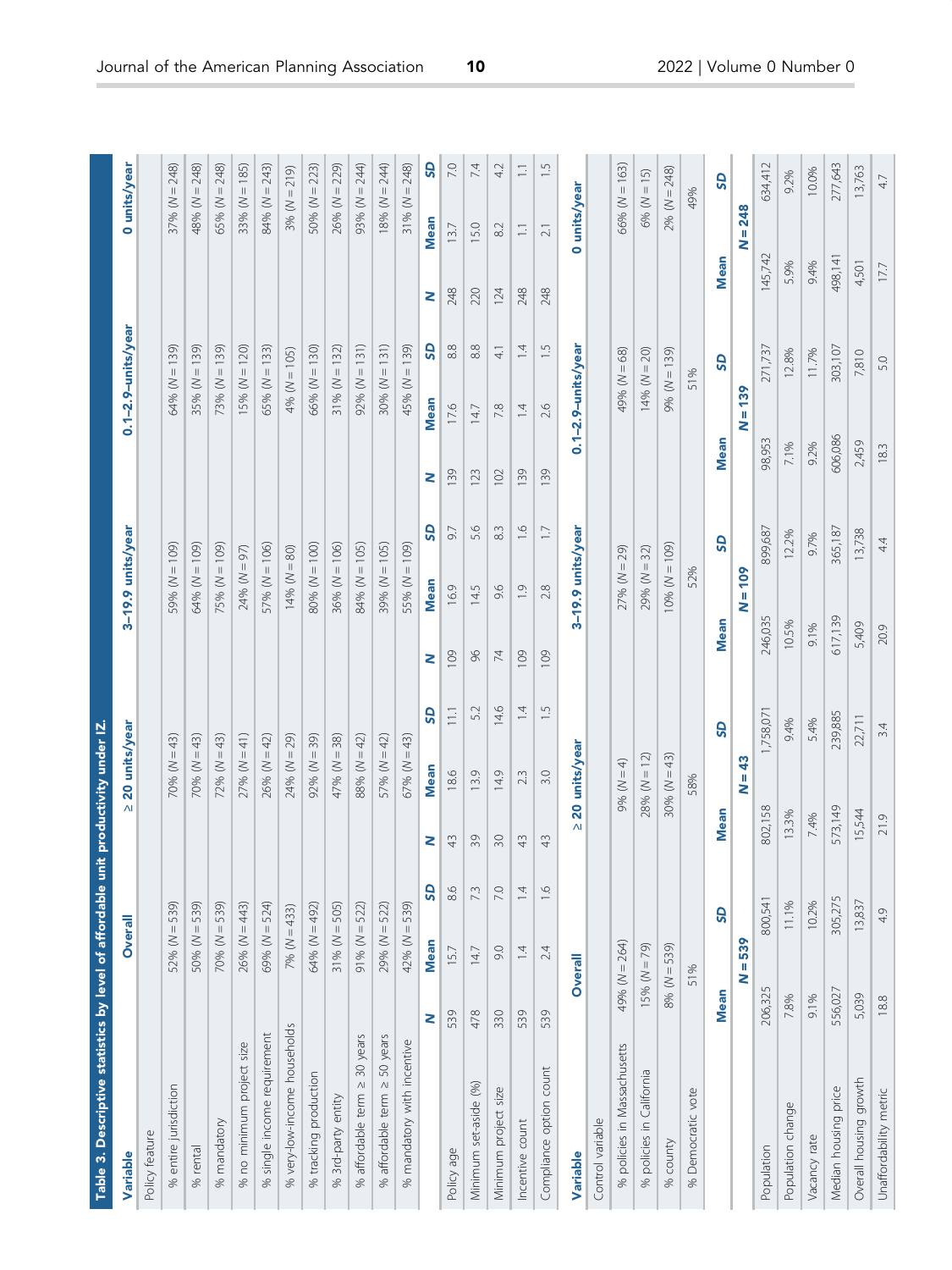<span id="page-11-0"></span>

|                                 | Table 4. Odds ratios from binary regression of whether IZ policies produce at least one affordable unit. |                                                    |
|---------------------------------|----------------------------------------------------------------------------------------------------------|----------------------------------------------------|
| <b>Variable</b>                 | <b>Policy feature only</b><br>Odds ratio (p value)                                                       | <b>With market control</b><br>Odds ratio (p value) |
| Policy age                      | $1.06$ (<.01)***                                                                                         | $1.06$ (<.01)***                                   |
| Rental                          | $1.22$ (.36)                                                                                             | $1.22$ (.38)                                       |
| Mandatory                       | $2.50$ $(.02)**$                                                                                         | $2.11$ $(.07)*$                                    |
| Entire jurisdiction             | $1.72$ $(.07)$ **                                                                                        | $1.87$ (.05)**                                     |
| Single income requirement       | $0.37$ $(.01)$ **                                                                                        | $0.40$ $(.03)$ **                                  |
| Affordability term $>$ 50 years | 0.98(.95)                                                                                                | $0.85$ (.7)                                        |
| 3rd-party entity                | 1.12(.71)                                                                                                | 1.16(63)                                           |
| Incentive count                 | $1.67$ (<.01)***                                                                                         | $1.60$ $(.01)$ **                                  |
| Compliance option count         | $1.01$ (.92)                                                                                             | $0.99$ $(.96)$                                     |
| Mandatory with incentive        | $0.51$ $(.12)$                                                                                           | $0.56$ $(.19)$                                     |
| County                          |                                                                                                          | 2.27(62)                                           |
| Population change               |                                                                                                          | $1.02$ (.28)                                       |
| Log(median housing price)       |                                                                                                          | $0.92$ $(.85)$                                     |
| Unaffordability metric          |                                                                                                          | 0.98(63)                                           |
| Log(overall housing growth)     |                                                                                                          | $1.32$ $(.02)**$                                   |
| Democratic vote                 |                                                                                                          | 2.17(53)                                           |
| Controlled for state and CBSA   |                                                                                                          | Yes                                                |
| Akaike information criterion    | 605.45                                                                                                   | 607.66                                             |
| McFadden's pseudo R-squared     | 0.30                                                                                                     | 0.31                                               |
| $\mathbb N$                     |                                                                                                          | 490                                                |

Notes:  $*p < .1; **p < .05; **p < .01$ .

feature–only model. These ratios show the probability of an IZ policy being at the low (column 3) or moderate (column 4) productivity level compared with the reference category of the high productivity level. Compared with homeownership policies, rental policies were 92% less likely to be at the low productivity level than at the high productivity level ( $p < .01$ ). Also, policies with a single income requirement were 5.51 times more likely to be at the moderate productivity level than at the high productivity level ( $p < .05$ ). Other policy features were not statistically significant factors associated with affordable housing productivity level in the policy feature–only model.

When adding control variables to the multinomial logistic regression model (columns 5 and 6 of [Table 5\)](#page-12-0), a couple of changes in policy features were observed. Specifically, rental policies were 70% less likely to be at the moderate productivity level than at the high productivity level ( $p < .05$ ). And policies applying to the entire jurisdiction were 85% less likely to be at the moderate productivity level than at the high productivity level ( $p < .10$ ). For control variables, we found policies administered at the county level were 63.86 times more likely to be at the low productivity level than the high

productivity level ( $p < .10$ ). A one-unit increase in overall housing growth was significantly associated with 74% less likely to be at the low productivity level  $(p < .01)$  and 59% less likely to be at the moderate productivity level ( $p < .05$ ) than at the high productivity level.

#### Implications for Planning Practice

Inclusionary zoning is a common local affordable housing supply strategy in the United States and has been expanding substantially since the turn of this century. Yet, there remains a lack of understanding as to what policy features contribute to an effective policy tool that successfully delivers affordable housing units. Enhancing certain policy features, such as expanding geographic coverage and increasing affordable housing set-asides, should in theory directly increase inclusionary unit production. On the other hand, from an economic perspective, these enhancements can increase development costs and therefore may negatively affect general housing supply and reduce affordable housing production. Limited empirical studies relying primarily on the same small subset of IZ policies due to data constraints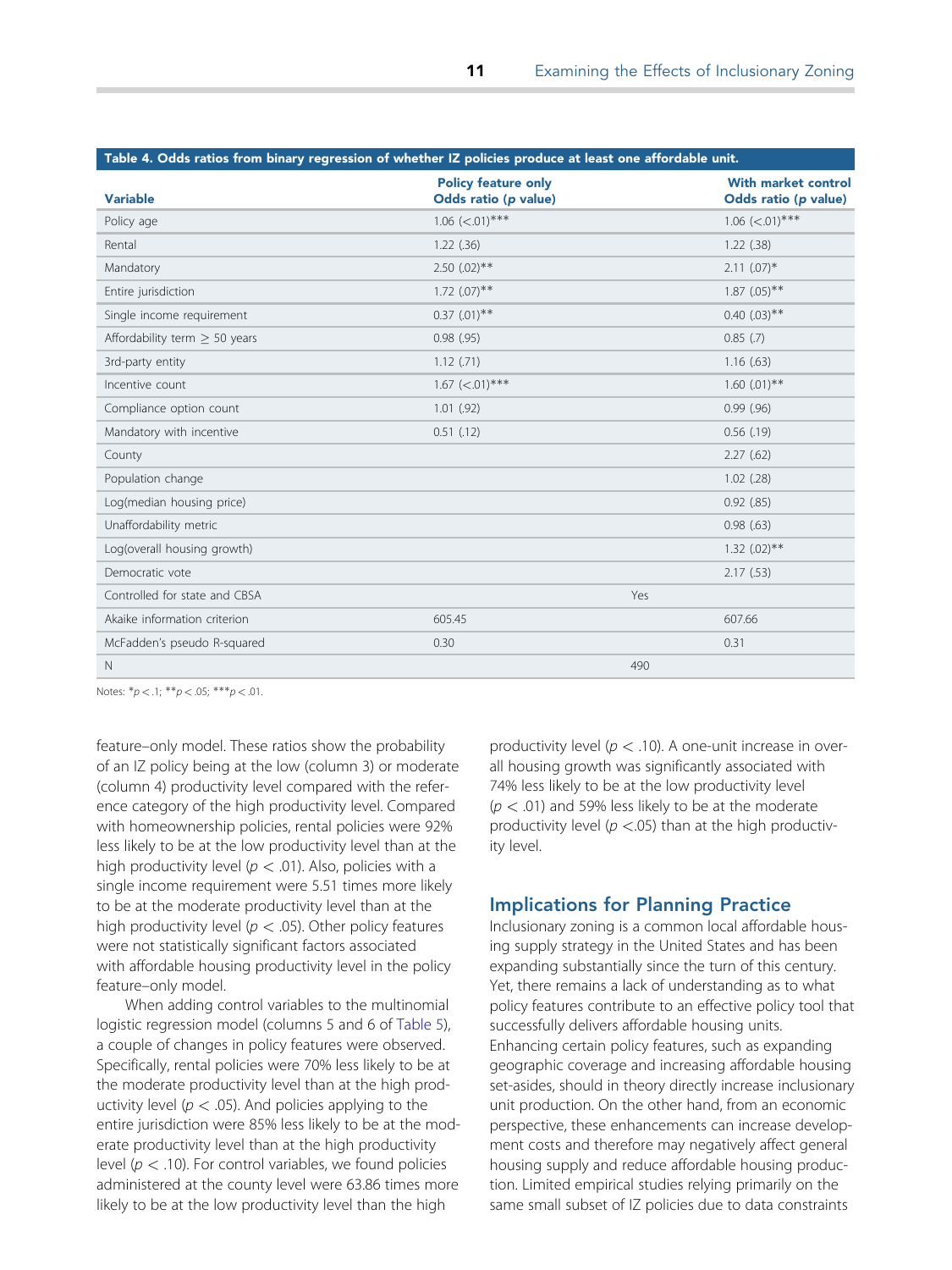<span id="page-12-0"></span>

| Table 5. Coefficients from OLS regression and odds ratios from multinomial logistic regression of IZ policy affordable unit production level |                                              |                                              |                                             |                          |                                             |                          |
|----------------------------------------------------------------------------------------------------------------------------------------------|----------------------------------------------|----------------------------------------------|---------------------------------------------|--------------------------|---------------------------------------------|--------------------------|
|                                                                                                                                              |                                              | STO                                          |                                             |                          | Multinomial logistic regression             |                          |
|                                                                                                                                              | Policy feature only<br>Coefficient (p value) | With market control<br>Coefficient (p value) | Odds ratio (p value)<br>Policy feature only |                          | With market control<br>Odds ratio (p value) |                          |
| Variable                                                                                                                                     |                                              |                                              | units/year<br>$0.1 - 2.9$                   | units/year<br>$3 - 19.9$ | units/year<br>$0.1 - 2.9$                   | units/year<br>$3 - 19.9$ |
| Policy age                                                                                                                                   | $-0.89(.16)$                                 | $-0.10(.86)$                                 | 0.99 (.08)                                  | 0.99 (.78)               | 1.03(53)                                    | 1.01(75)                 |
| Rental                                                                                                                                       | $17.87$ $(.07)*$                             | 13.05 (.15)                                  | $0.08$ (<.01)***                            | 0.42(12)                 | $0.06$ (<.01)***                            | $0.30$ $(0.05)$ **       |
| Mandatory                                                                                                                                    | $-25.16(17)$                                 | $-15.98(.36)$                                | 3.48 (.26)                                  | 2.30 (.46)               | 2.39 (.53)                                  | 1.36(82)                 |
| Entire jurisdiction                                                                                                                          | $-23.34(.09)*$                               | $-7.13(59)$                                  | 0.6(52)                                     | 0.33(14)                 | 0.25(19)                                    | $0.15$ $(07)*$           |
| Single income requirement                                                                                                                    | $-26.57(10)*$                                | $-23.86(13)$                                 | 3.36 (.13)                                  | 6.51 (.02) **            | 2.36 (.39)                                  | 7.28 (.03) **            |
| Affordability term ≥ 50 years                                                                                                                | $-7.66(.64)$                                 | 1.53 (.92)                                   | 2.22 (.33)                                  | 0.61(50)                 | 1.58 (.62)                                  | 0.49 (.38)               |
| 3rd-party entity                                                                                                                             | 10.42 (.45)                                  | 14.59 (.25)                                  | 0.80 (.78)                                  | 0.57(48)                 | 0.42(37)                                    | 0.33(22)                 |
| Incentive count                                                                                                                              | $-8.10(22)$                                  | $-1.58(81)$                                  | 1.03(92)                                    | 0.84(.55)                | 0.80(53)                                    | 0.74(39)                 |
| Compliance option count                                                                                                                      | $6.62(.10)*$                                 | 2.51 (.50)                                   | 0.91 (.64)                                  | 1.03 (.86)               | 1.11(65)                                    | 1.17(46)                 |
| Mandatory with incentive                                                                                                                     | 13.06 (.52)                                  | 3.96 (.83)                                   | 0.17(12)                                    | (84) 540                 | 0.16(.16)                                   | 0.40 (.48)               |
| County                                                                                                                                       |                                              | $-47.64(16)$                                 |                                             |                          | 64.86 (.06)*                                | 3.48 (.47)               |
| Population change                                                                                                                            |                                              | $-0.67(23)$                                  |                                             |                          | 1.05(18)                                    | 1.05(23)                 |
| Log(median housing price)                                                                                                                    |                                              | $(66)$ 920                                   |                                             |                          | 4.68 (.34)                                  | 2.38 (.57)               |
| Unaffordability metric                                                                                                                       |                                              | $-0.48$ $(78)$                               |                                             |                          | 1.01(93)                                    | 1.15 (.34)               |
| Log(overall housing growth)                                                                                                                  |                                              | 28.88 (<.01) ***                             |                                             |                          | $0.26$ (<.01)***                            | $0.41(02)**$             |
| Democratic vote                                                                                                                              |                                              | (51.28)(12)                                  |                                             |                          | $(16)$ 99 $(0.00)$                          | 0.40 (.78)               |
| Controlled for State and CBSA                                                                                                                |                                              |                                              | Yes                                         |                          |                                             |                          |
| Adjusted R-squared                                                                                                                           | 0.03                                         | 0.16                                         |                                             |                          |                                             |                          |
| Akaike information criterion                                                                                                                 | 3,092.10                                     | 3,041.04                                     | 568.44                                      |                          | 554.30                                      |                          |
| McFadden's pseudo R-squared                                                                                                                  |                                              |                                              | 0.36                                        |                          | 0.43                                        |                          |
| Z                                                                                                                                            | 265                                          |                                              |                                             |                          |                                             |                          |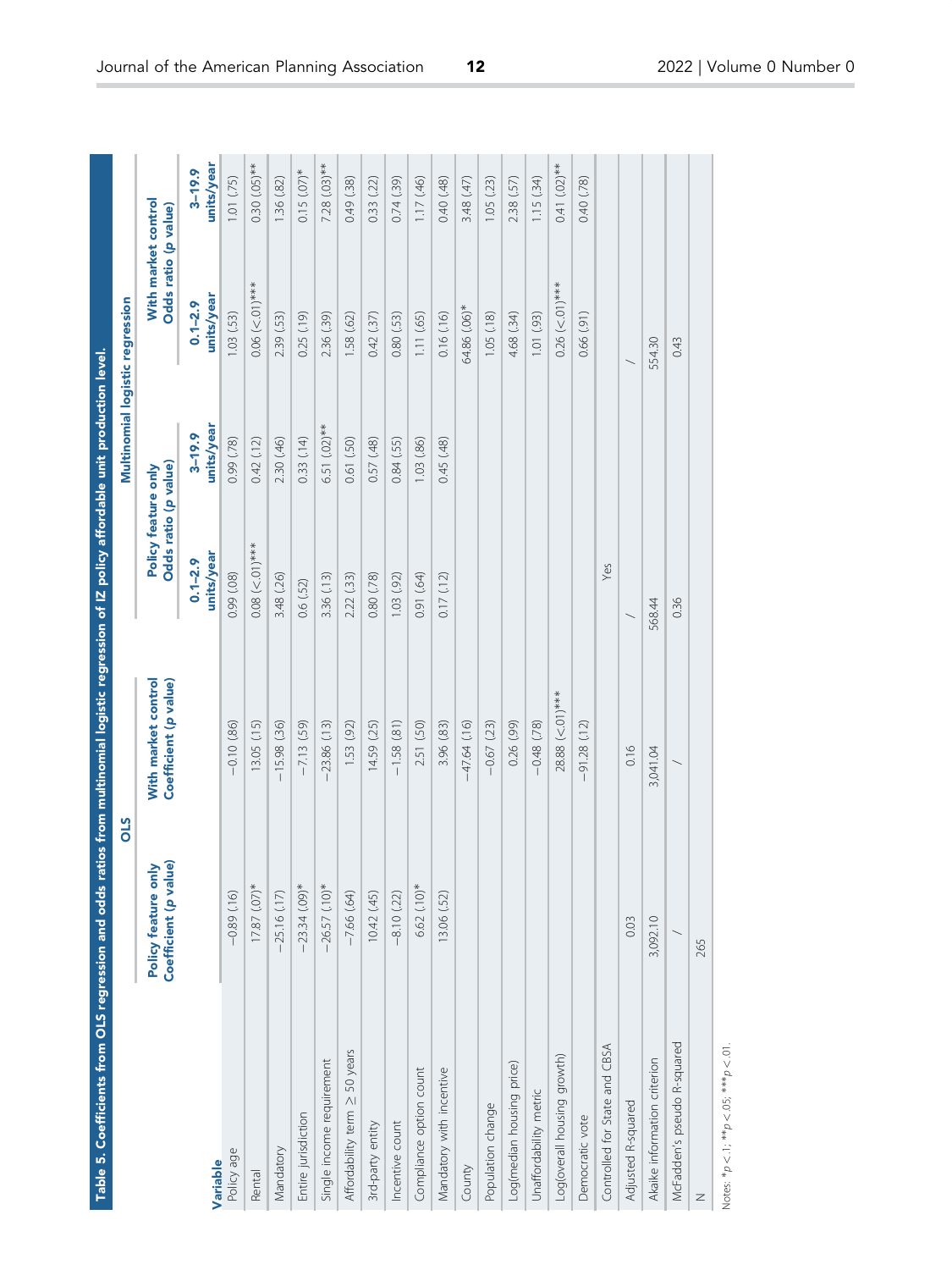<span id="page-13-0"></span>

| Table 6. Summary of research findings.                                                                      |                                                     |                                                              |                                                                |
|-------------------------------------------------------------------------------------------------------------|-----------------------------------------------------|--------------------------------------------------------------|----------------------------------------------------------------|
| IZ policy feature and affordable unit<br>productivity                                                       | <b>Discernable trend?</b><br>(Descriptive analysis) | Ever produce any<br>affordable units?<br>(Binary regression) | More affordable units?<br>(OLS and multinomial<br>regressions) |
| Are older policies associated with higher<br>affordable unit productivity?                                  | Yes                                                 | Yes                                                          | <b>No</b>                                                      |
| Are rental policies associated with higher<br>affordable unit productivity?                                 | Mixed                                               | <b>No</b>                                                    | Yes                                                            |
| Are mandatory policies associated with higher<br>affordable unit productivity?                              | Mixed                                               | Yes                                                          | <b>No</b>                                                      |
| Are policies covering the entire jurisdiction<br>associated with higher affordable unit<br>productivity?    | Mixed                                               | Yes                                                          | Mixed                                                          |
| Are policies with higher minimum set-asides<br>associated with higher affordable unit<br>productivity?      | Opposite                                            | N/A                                                          | N/A                                                            |
| Are policies with a single income requirement<br>associated with lower affordable unit<br>productivity?     | Yes                                                 | Yes                                                          | Yes                                                            |
| Are policies serving very-low-income households<br>associated with lower affordable unit<br>productivity?   | Opposite                                            | N/A                                                          | N/A                                                            |
| Are policies with longer affordability terms<br>associated with lower affordable unit<br>productivity?      | Opposite                                            | <b>No</b>                                                    | <b>No</b>                                                      |
| Are policies with a 3rd-party managing entity<br>associated with higher affordable unit<br>productivity?    | Yes                                                 | No                                                           | No                                                             |
| Are policies tracking affordable unit production<br>associated with higher affordable unit<br>productivity? | Yes                                                 | N/A                                                          | N/A                                                            |
| Are policies with more incentives associated with<br>higher affordable unit productivity?                   | Yes                                                 | Yes                                                          | <b>No</b>                                                      |
| Are policies with more compliance options<br>associated with higher affordable unit<br>productivity?        | Yes                                                 | <b>No</b>                                                    | Yes, with weak evidence                                        |

have compounded the relationship between policy features and inclusionary unit productivity. For communities intending to adopt or amend IZ policies, there is always a need to understand how policy design affects affordable unit productivity under IZ.

In this study, we used a novel data set to address the research question. This data set expands the study area of prior studies from one or a few regions to 27 U.S. states and the District of Columbia. This data set also allowed us to address the relationship between policy features and productivity by accounting for housing tenure type, affordability term, and geographic location, which previous studies have identified as areas in need of improvement (Mukhija et al., [2015](#page-15-0); Schuetz et al., [2011\)](#page-15-0). For a small subset of policies, we also constructed a weighted dependent variable by accounting for the affordability level of affordable units under IZ [\(Technical](https://doi.org/10.1080/01944363.2022.2027263)

[Appendix A\)](https://doi.org/10.1080/01944363.2022.2027263). This additional analysis suggested that inclusionary unit affordability level did not appear to affect modeling results.

After controlling for market and institutional factors, we found that older policies, mandatory policies, those covering the entire jurisdiction, those with more incentives, and those with more complex income requirements<sup>6</sup> had significantly higher odds of ever leading to the production of affordable units. In addition, we found that among policies designed to create affordable rental units, those covering the entire jurisdiction and those with more complex income requirements had higher odds of being in the top 15% of high-producing policies. These findings suggest that overall, more stringent IZ policies with flexibility in terms of income levels served not only are more likely to produce affordable units, but also have higher odds of being top-producing policies.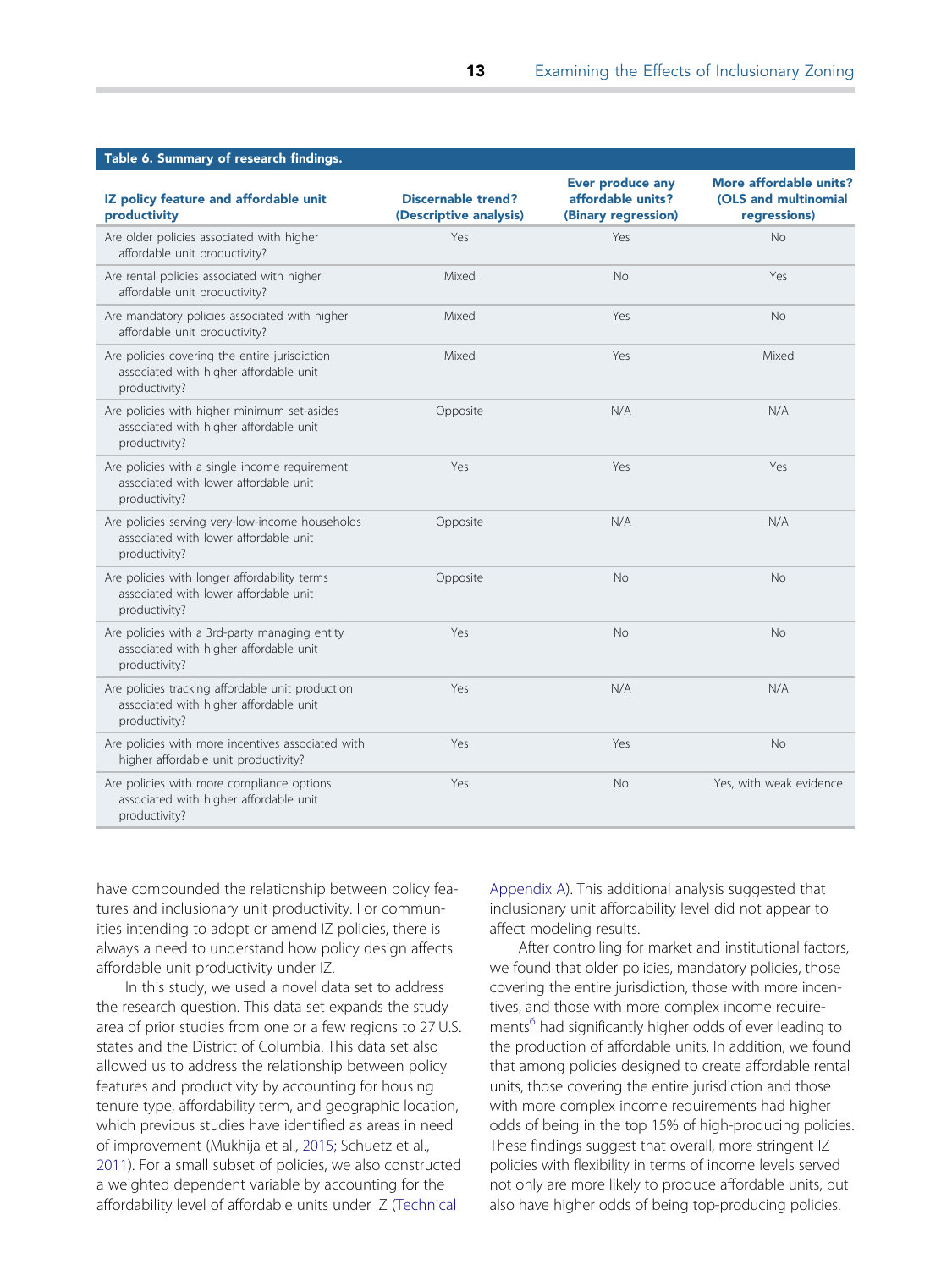<span id="page-14-0"></span>It is also important to highlight two policy features that we did not find significantly associated with affordable unit productivity under IZ. The first is affordability term. In all regression models, we found that having longer affordability terms (50 years or more) did not affect affordable unit productivity. In the descriptive analysis, on the contrary, we observed a trend showing that the higher the level of affordable unit productivity, the higher the share of IZ policies with 50 or more years of affordability requirements. This empirical evidence counters the notion that longer affordability terms would deter new development and result in fewer affordable units. The second is whether a policy is mandatory or voluntary, a primary indicator of policy stringency. Although we found that mandatory policies were significantly associated with higher odds of ever producing any affordable units under IZ, we did not find mandatory policies to be significantly associated with more policy productivity. The latter finding implies that voluntary IZ policies, when designed appropriately, can be as effective in producing affordable units as mandatory policies. However, this finding should be interpreted with caution, as voluntary policies included 100% affordable housing developments in their counts, whereas mandatory policies typically did not (Reyes & Wang, [2021\)](#page-15-0). We present a summary of research findings in [Table 6.](#page-13-0)

In this study we examined the inter-programmatic patterns and relationships between policy features and affordable units under IZ. We did not focus on how policy feature(s) and their changes might affect the impact of individual policies. It would be a mistake for policymakers to conclude from this study that the "best" policy maximizes all the statistically significant policy features reported here. Policymaking must take into account local policy objectives, housing market conditions, community preferences, and their broader regulatory and political environments. For example, policies with complex income requirements may be more productive, but they will only achieve that productivity if the development community has the requisite experience and sophistication to comply with them and if staff with the time and skill needed to apply them are available. In smaller communities with fewer staff and less experienced developers, simpler policies may be more effective.

#### ABOUT THE AUTHOR

RUONIU WANG ([vwang@groundedsolutions.org](mailto:vwang.org)) is Director of Research at Grounded Solutions Network, United States. XINYU FU, AICP [\(xinyuf@waikato.ac.nz\)](mailto:xinyuf.ac.nz) is a lecturer of environmental planning at the University of Waikato, New Zealand.

#### ORCID Xinyu Fu http://orcid.org/0000-0002-3591-4158

#### ACKNOWLEDGMENTS

We thank Dr. Ann Forsyth for editing this article and the three anonymous reviewers for their constructive comments. We also thank Grounded Solutions Network for supporting this research. All errors are our own.

#### SUPPLEMENTAL MATERIAL

Supplemental data for this article can be accessed at the [publisher's website.](https://doi.org/10.1080/01944363.2022.2027263)

#### **NOTES**

[1.](#page-1-0) Affordable housing units created through inclusionary zoning policies are also known as inclusionary units and below-marketrate units. In this study, we use the term inclusionary units when we refer to onsite below-market-rate units, and the term affordable units under IZ when we include affordable units generated via alternative compliance options, such as building affordable units offsite. Affordable housing is traditionally defined as at or below 80% area median income (AMI), and we use the term affordable units under IZ to connote any below-market-rate housing produced through IZ, which can include housing costing up to 150% AMI based upon the maximum of any policy in the study.

[2.](#page-6-0) We tested multicollinearities for all independent variables. We removed two variables—population count and vacancy rate from subsequent models because of multicollinearity issues.

[3.](#page-6-0) Six policies reported the number of affordable units during a period of time rather than since the adoption of the IZ policy. In this case, we used this period of time as the denominator.

[4.](#page-9-0) Although the grouped variables appear to be a set of ordered categories, or ordinal data, we used multinomial logistic regression instead of ordinal logistic regression because the Brant Test revealed violation of the key assumption for ordinal regression ( $p < .01$ ), namely, proportional odds (i.e., the relationship between each pair of outcome groups should be the same). This suggests the ordinal modeling approach would be inappropriate in our case (Brant, [1990](#page-15-0)). Another reason we chose to use multinomial logistical regression was that it allowed us to compare groups across all the categories, whereas ordinal regression only compares groups in order (Agresti, 2003).

[5.](#page-9-0) For descriptive analysis, we included more policy features in Table 3 than we included in the regression models due to sample size limitations. We also included control variables (i.e., log(pop) and vacancy rate) in Table 3 that are excluded in the regression models due to multicollinearity issues. Including these variables in Table 3 provides a fuller picture of the IZ policy characteristics.

[6.](#page-13-0) More complex income requirements refers to the mixed-income level approach, which is designed to reach lower income levels, and the multiple option approach that offers flexibility.

#### REFERENCES

Agresti, A. (2003). Categorical data analysis. John Wiley & Sons.

Anacker, K. B. [\(2020\).](#page-2-0) Inclusionary zoning and inclusionary zoning in the United States: measuring inputs and outcomes. In R. Phillips, E. Trevan, & P. Kraeger (Eds.), Research handbook on community development (pp. 189–203). Edward Elgar Publishing, Inc. <https://doi.org/10.4337/9781788118477>

Bento, A., Lowe, S., Knaap, G. J., & Chakraborty, A. ([2009\).](#page-3-0) Housing market effects of inclusionary zoning. Cityscape: A